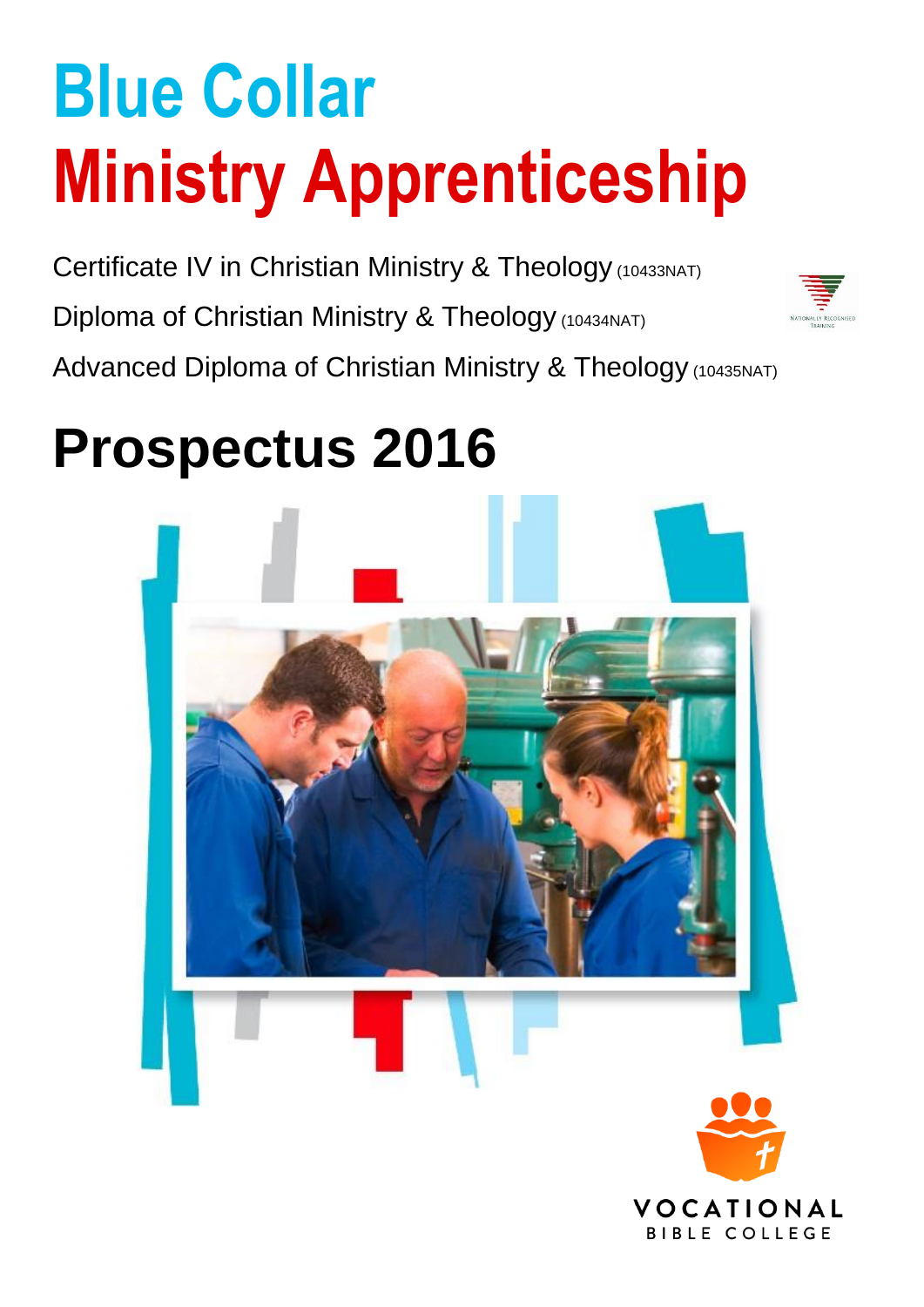<u>.e.</u>

## **Table of Contents**

VBC Office PO BOX 978 Hurstville, BC NSW 1481 (02) 9570 5193 [info@vbc.edu.au](mailto:vocationalbiblecollege@gmail.com)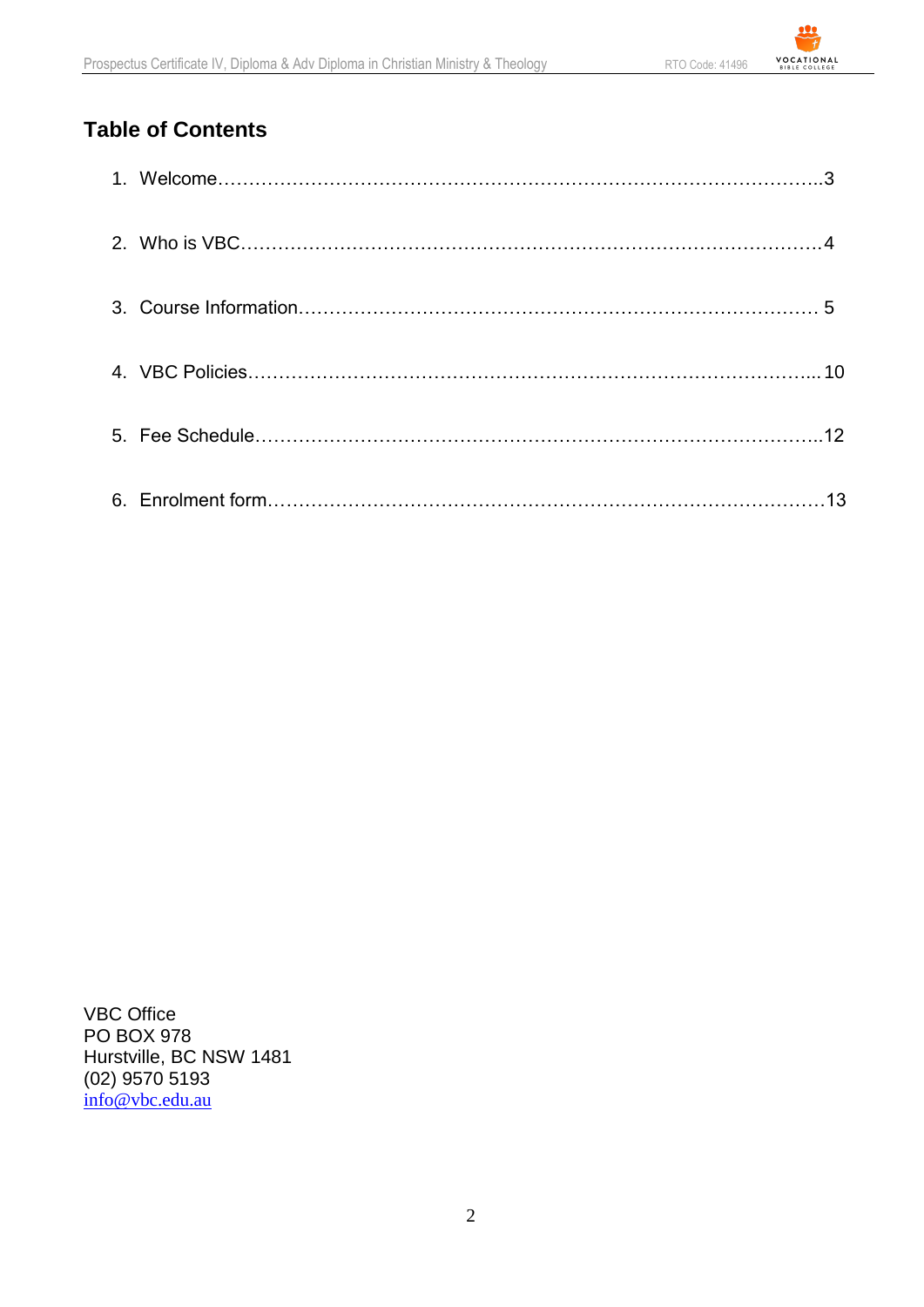## **Welcome**

Over the last six years Andrew Beddoe has been developing Christian ministry training for the everyday person who learns best on the job. This training was delivered through VBC in the Ministry Apprenticeship. In 2015 the Vocational Bible College (VBC) was established to provide VET qualifications for those who want to better equip themselves to make disciples of Jesus Christ.

*Ministry Training Strategy (MTS) partners with the Vocational Bible College RTO prov Id: 41496 for Training Delivery of these courses in Certificate IV, Diploma and Advanced Diploma of Christian Ministry and Theology.*

#### **Vision**

VBC has developed this training because it believes we need a new generation of everyday Christian leaders in Australia who are theologically sharp and equipped to lead God's church in growing to Christian maturity and reaching the world.

#### **Why do we have this vision?**

- We long to see many more people with everyday background in our churches.
- We believe an important step to enabling this to happen is to raise up a new generation of everyday Christian leaders who can effectively minister to everyday people.
- **The Certificate IV in Christian Ministry and Theology (10433NAT)\*** will equip a person with the knowledge and skills to be a key member of their local church and a "well-armed soldier for Christ" in their workplace.
- **The Diploma of Christian Ministry & Theology (10434NAT)\*** will equip the person with a wider range of skills, the application of theological knowledge in a variety of contexts and the ability to problem solve in complex situations. This is a pre-requisite for those wishing to complete the next level.
- **The Advanced Diploma of Christian Ministry and Theology (10435NAT)** is designed to be the final stage of training for someone seeking employment in a local Church as an Assistant Minister. The Sydney Anglican Church will ordain as deacons those who complete this qualification in their training institute.

#### **What will the training look like?**

#### **Full Time Option**

You'll be trained for ministry like a building apprentice trains to be a builder. As such, the training will occur within a ministry apprenticeship. This would typically include:

- Four days a week on the job the apprentice will work in their chosen ministry area (church, TAFE, prison etc) under a VBC approved gospel worker.
- One day a week face-to-face style education providing ministry training through the VBC College in small groups with other everyday ministry apprentices from all over Sydney.

#### **Part-time Option**

Day and Evening courses offered. Three courses are offered at this time. Learners may choose to study one or both of these courses. Please contact VET administrative staff at **[info@vbc.edu.au](mailto:info@vbc.edu.au)** or (02) 9570 5193 for more information on times and subjects being offered.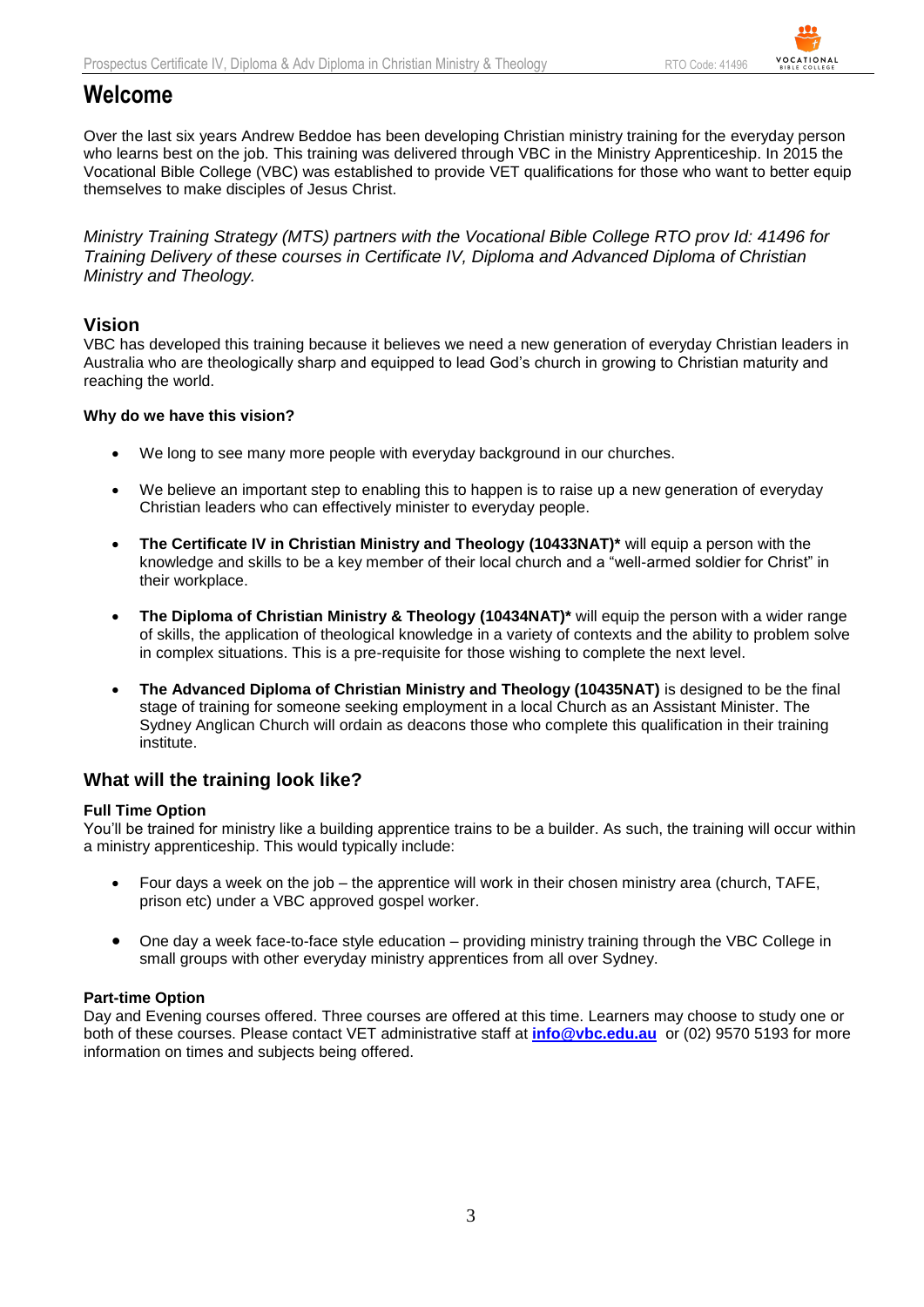#### **What will be included in the formal training?**

The formal training will be provided by Vocational Bible College and will include training in:

- **Convictions**: that is Biblical knowledge and understanding.
- **Character**: under God see apprentices transformed more into the likeness of Jesus Christ to live loving, sacrificial lives that serve the spiritual, physical and emotional needs of those around them.
- **Competencies:** skills to communicate Biblical truth to others and lead God's people in being God's ambassadors in the world.

## **Who is Vocational Bible College?**

VBC was establish by a group of Protestant Bible believing Christians across a variety of denominations who believe training for ministry should be accessible to those who are practical and love to learn on the job. The VET sector is designed specifically for this type of learner and suits the learning preferences of many people in our society.

#### **Beliefs**

VBC believes theological truth *cannot be changed at will.* Teaching and training others in the God-given task of Gospel ministry presupposes certain basic truths and commitments.

*Our doctrinal basis appears below, but first it is important to note:*

- We are passionate about the Lord Jesus Christ and seek to love him with all our heart, soul and strength. We are passionate about spreading his gospel throughout the world. We are passionate about seeing more workers trained for God's harvest field.
- We *do not* propose VBC as an intellectual strategy for maximizing gospel ministry 'outcomes', nor as a prescriptive strategy that automatically results in good gospel ministers. Whilst VBC is a defined training methodology, grounded on biblical principles of ministry – *everything* we do comes with the overriding qualification that God *chooses to work in whichever way He pleases.*
- The VBC idea grew from *Reformed, Protestant, Evangelical* theological foundations, from which it gains much of its character. We have no formal connection to any particular Christian denomination, but those involved with VBC are aligned with mainstream Protestant denominations, independent evangelical churches, or other evangelical ministries in universities and elsewhere.

*The doctrinal basis of our belief is best summarized as follows*\* We believe in:

- 1. The unity of the Father, Son and Holy Spirit in the Godhead.
- 2. The sovereignty of God in creation, revelation, redemption and final judgement.
- 3. The divine inspiration and entire trustworthiness of Holy Scripture, as originally given, and its supreme authority in all matters of faith and conduct.
- 4. The universal sinfulness and guilt of all men since the fall, rendering them subject to God's wrath and condemnation.
- 5. Redemption from the guilt, penalty, dominion and pollution of sin, solely through the sacrificial death (as our representative and substitute) of the Lord Jesus Christ, the incarnate Son of God.
- 6. The bodily resurrection of the Lord Jesus Christ from the dead and his ascension to the right hand of God the **Father**
- 7. The presence and power of the Holy Spirit in the work of regeneration.
- 8. The justification of the sinner by the grace of God through faith alone.
- 9. The indwelling and work of the Holy Spirit in the believer.
- 10. The one holy universal Church which is the body of Christ and to which all true believers belong.
- 11. The expectation of the personal return of the Lord Jesus Christ.

*\*The doctrinal statement above is that subscribed to by the International Fellowship of Evangelical Learners [\(IFES\)](http://www.ifesworld.org/), which we believe best captures the theological commitments of the Vocational Bible College.*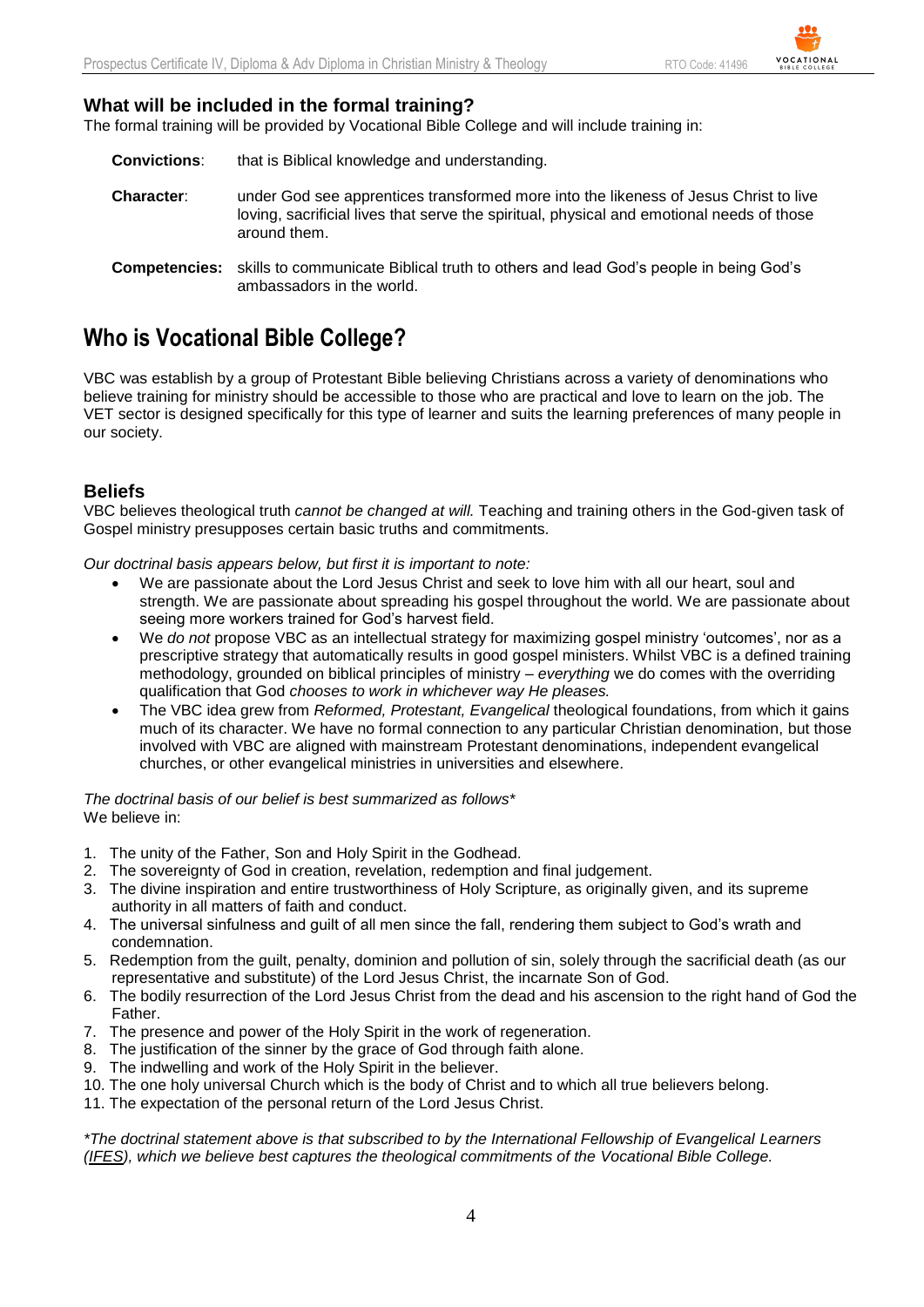## **Course Information**

#### **Learner Life**

#### **Learning Environment**

Each subject will be delivered primarily in the classroom. Each Learner also undertakes an industry placement, with a qualified industry practitioner, as a training strategy to support the training occurring in the classroom.

The Learners classroom trainer will guide them through their learning experience and assist them with both their subjects and their own personal growth. Classroom training normally occurs one day a week during term time.

#### **Learner Orientation**

VBC is committed to ensuring that all new Learners attend an orientation program, enabling the Learner to familiarise themselves with VBC's training program, policies and procedures. An orientation day must be held at the beginning of any intake of new Learners. For example the beginning of a new term, or a new year as appropriate.

Your Learner orientation program will include:

- Information about the operation of VBC, Learner services, courses and any local training institute information
- Information about VBC's Core Values
- An outline of VBC's Access and Equity Policy, Bullying and Sexual Harassment Policy, Occupational Health and Safety Procedures, Fees and Refunds.
- An introduction to important staff and how to contact them
- Information about training and assessment procedures including Recognised Prior Learning and Mutual Recognition

#### **Learner Records**

Learners can get access to their personal records through the VBC office on request to the VET manager.

#### **Assessment**

All Learner assessments will be marked as Competent or Not Yet Competent. If a Learner is assessed as Not Yet Competent, the Assessor/s shall determine what has not been achieved and provide appropriate help towards competency. If after reassessment, by the Assessor, the participant does not satisfy the required achievement level/s, then the Assessor shall:

- Immediately lodge the assessment tools with the vocational education staff and,
- Provide a written report to the Course Trainer / Coordinator within two working days of the reassessment.

Any Learner who is assessed as Not Yet Competent and wishes to dispute their assessment can do so through a written application to the Principal of the Vocational Bible College, according to VBC's grievance procedure.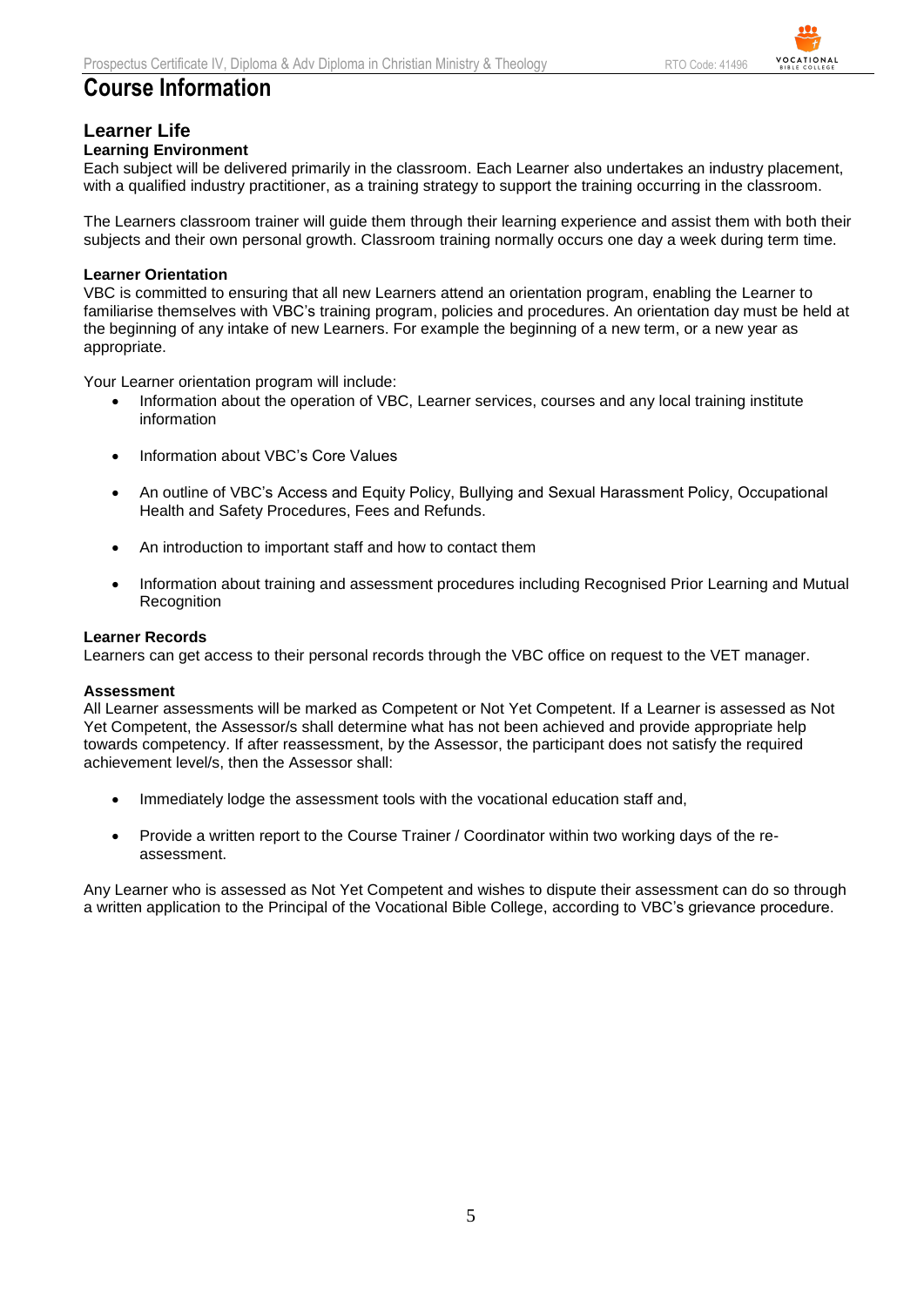## **Certificate IV in Christian Ministry & Theology (10433NAT) Course Outline**

**Entry Requirements:** In order to be enrolled in this qualification, learners must have:

- 1. Completed year 10 (minimum)/ Higher School Certificate or AQF level 3 qualification (preferred). If an applicant has not completed the minimum entry requirement of completing year 10 they must be able to complete an LLN AQF level 3 activity.
- 2. Access to a workplace or a good simulation thereof e.g. working as an assistant in ministry or as a volunteer in a community organisation where the practical skills can be demonstrated.

Learners will study the following 9 subjects:

**1. Introduction to the Bible (CMTTHE402A Interpret theological data)**

Sometimes it can be quite difficult to understand how the Bible is relevant to us today particularly when reading the Old Testament. This unit explores how the Bible fits together not just as a collection of stories but as one big story that reveals God's plan to save people through Jesus. As we come to understand how the Bible reveals God's plan to save people through Jesus we will better understand how each part of the Bible is relevant to us today.

#### **2. New Testament 1 (CMTTHE404A Gain new personal revelation)**

New Testament 1 is a study of the Gospel of Mark. This unit investigates the story at the heart of Christianity; the life, death and resurrection of Jesus Christ. As well as gaining an understanding of the contents, meaning and significance of Mark's Gospel participants will learn skills to read understand and apply the Bible.

#### **3. Old Testament 1 (CMTTHE403A Investigate information within a theological theme or issue)**

Old Testament 1 is a study of the first five books of the Bible (Genesis to Deuteronomy). These books teach important truths that are critical for understanding the rest of the Bible. Understanding these books also gives a deeper appreciation of Jesus, his ministry and the life he calls us to live.

#### **4. Evangelism (CMTMIN402A Communicate theological information)**

Talking to a non-Christian friend about your belief in Jesus can be challenging. What do you include? What can you leave out? This unit explores the central truths of the Christian message and various ways of explaining these truths simply to others.

#### **5. Early Church History (CMTTHE401A Discuss the nature of the Bible & present day Christian life & practice)**

We might be tempted to think that Church history is all about names, places and dates and hence is boring and irrelevant. But Church History is so much more than this! It's about learning from the successes and failures of those who have gone before us: how Christians have understood their faith, how Christians have lived their faith. Studying Church History will stretch our understanding of God, challenge our ideas of how we should live and encourage us as we see God's sovereignty and His work in preparing Christians for the New Creation.

#### **6. Ministry and Life (BSBWOR404 Develop work priorities)**

We live in a fast paced, product driven society where success is always measured by efficiency and productivity. Are these the values Christians should adopt in prioritising their ministry and life? How do we prioritise the many opportunities presented to us and the demands people place on us with the many responsibilities we have so that we live faithful, godly Christian lives? This unit helps us think through how to manage opportunities, demands and responsibilities at home, at church, in our community; to family & friends so that we might be wise & godly stewards of the time and resources God has given us.

#### **7. Discipleship B (CHCORG529B Provide coaching and encouragement)**

Jesus was a disciple maker and he calls his followers to be disciple makers too (Matthew 28). This unit explores what the Bible says about making disciples and the implications for our lives as we encourage, comfort and urge others to live lives worthy of God who calls us into his kingdom and glory.

#### **8. Ministry in Small Groups (CHCGRP002 Plan and conduct group activities)**

Bible Study groups are very important in growing a healthy church. This unit provides training in the skills necessary for writing Bible studies and leading small groups. The goal of learning these skills is to equip leaders in developing Christians and extending the gospel of Christ.

#### **9. Ethics of Family (CMTMIN401A Explore ideas about God in relation to the way we live as Christians)**

This unit is designed to help participants live in a way that honours Jesus in their families whether they are married, divorced, single, parents or not. It gives a Biblical overview of the nature and purposes of marriage and parenting. This provides the grounding for practical instruction on conflict, raising children, living as a single person, courting and homosexuality. It has a special emphasis on how local churches can support couples, parents, and singles. It explores how in each life situation we can follow Jesus and to reach out to others with his love.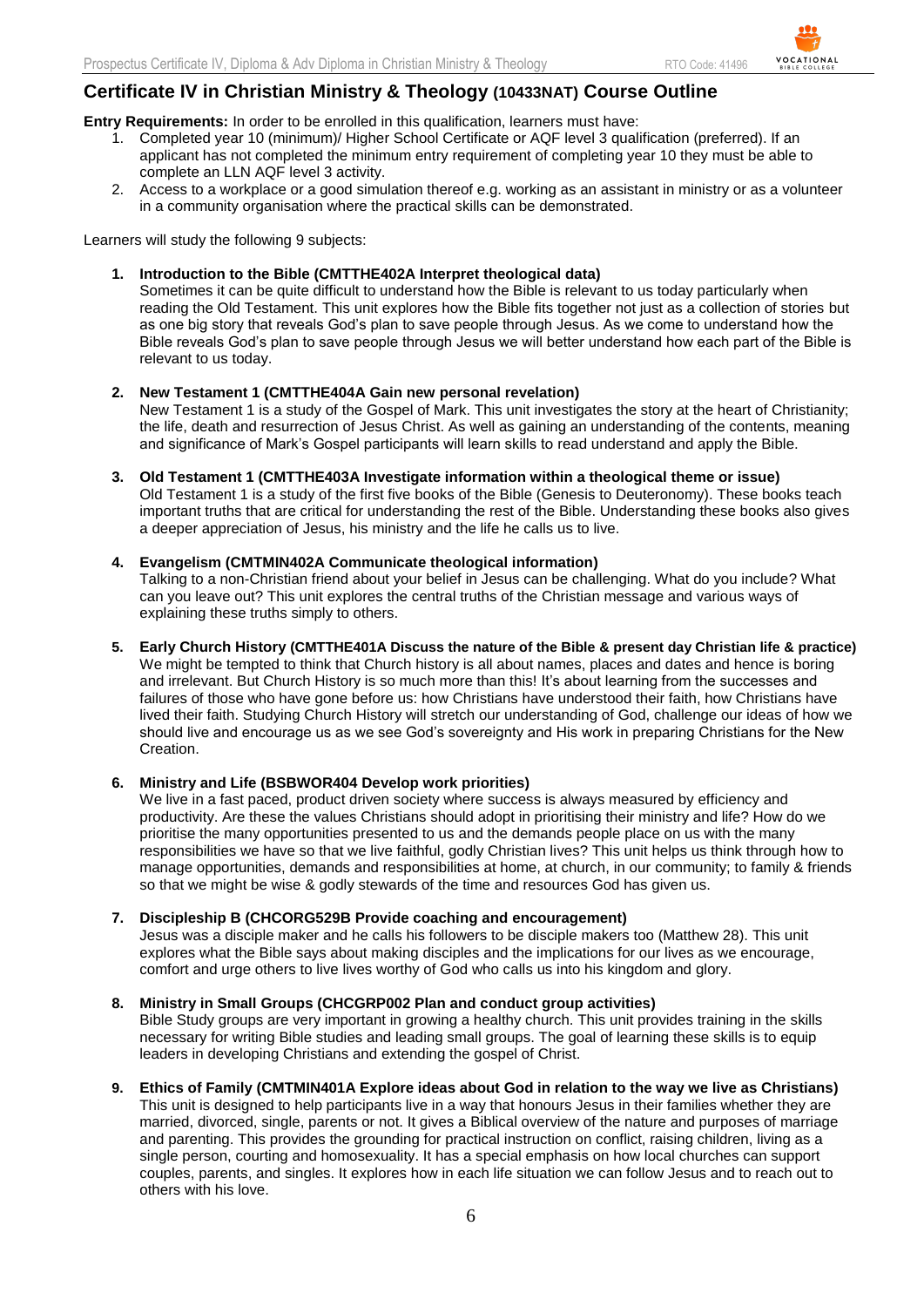**Entry requirements:** In order to be enrolled in this qualification, learners have:

- 1. Completed a Certificate IV in Christian Ministry and Theology or equivalent,
- 2. Access to a workplace or a good simulation thereof e.g. working as an assistant in ministry or as a volunteer in a community organisation where the practical skills can be demonstrated.

This course covers the following 10 units:

- **1. Christian Leadership (CHCCDE009 Develop and support community leadership)** It is one thing to be a youth group leader. It is another to become the leader of the youth group leaders. How do you lead leaders? How do you equip them to lead and serve more effectively? At the heart of Christian leadership is serving people and encouraging others to do so, too. Yet sometimes in leadership we find ourselves serving structures rather than people. This subject will help you think Biblically about leadership and give you practical tools to help you lead and equip Christian leaders.
- **2. Doctrine 1 (CMTTHE503A Research and analyse information within a theological theme or issue)** Christian doctrine is the explanation of the truth about God as He has revealed it to us. The aim of this subject is to help Learners develop a better knowledge of God and God's revelations to the world. It will enable us to not only increase our knowledge of God but serve Him better. The topics covered will include themes such as creation, God, mankind, Jesus, the Holy Spirit, faith, salvation and the resurrection of life.

#### **3. New Testament 2 (CMTTHE504A Identify new theological information)**

The book of Romans provides an introduction to the teaching of the Apostle Paul. In particular, it presents a comprehensive and systematic exposition of the gospel and its practical implications. It covers the dominant themes within the Bible - concepts such as sin, judgement, salvation, faith, sanctification, election and reconciliation.

#### **4. Pastoral Ministry (CHCPAS001 Plan for the provision of pastoral and spiritual care)**

All Christians are called to care for one another and for others. This unit will provide you with skills essential for a caring ministry. You will develop an understanding of the basic principles of pastoral care, which will help you love people facing a variety of life's challenges such as illness, grief, pain, depression, abuse, assault, marital breakdowns etc.

**5. Reformation Church History (CMTTHE501A Analyse and interpret theological beliefs in the light of current thinking)**

Reformation Church History investigates the events surrounding the greatest split that has ever occurred in the history of the Western Church. A split between the Roman Catholic Church and what has become known as the Protestant Church. Studying the events surrounding the Reformation will not only strengthen our understanding of the gospel but will teach us wisdom to fight heresy outside the church, within the church and even the heresy within our own hearts.

#### **6. Co-ordinating a Ministry Team (CHCVOL003 Recruit, induct and support volunteers)**

Serving in a church will inevitably require you to work alongside volunteers. If you're given the responsibility to look after a ministry area it will require you to co-ordinate a team of volunteers who will work with you. How do you co-ordinate a team of volunteers so that they work well together with enthusiasm and commitment? This subject will equip you with the skills to not only recruit a team, but to set direction and provide support so that your team will not only enjoy serving with you but will look forward to it, even when the work is challenging and hard.

#### **7. Ethics (CMTMIN501A Relate theological ideas to the Christian way of life)**

Ethics is the study of right and wrong. In a broken and fallen world it is not always easy to see what is right and wrong. Is abortion always wrong or are their situations where it is the lesser of two evils? Ethics is a subject that requires us to think deeply through the circumstances in which we find ourselves in a fallen world and how God's word applies. In this subject we will discover there are times in our lives where there are no simple answers about how to apply God's word.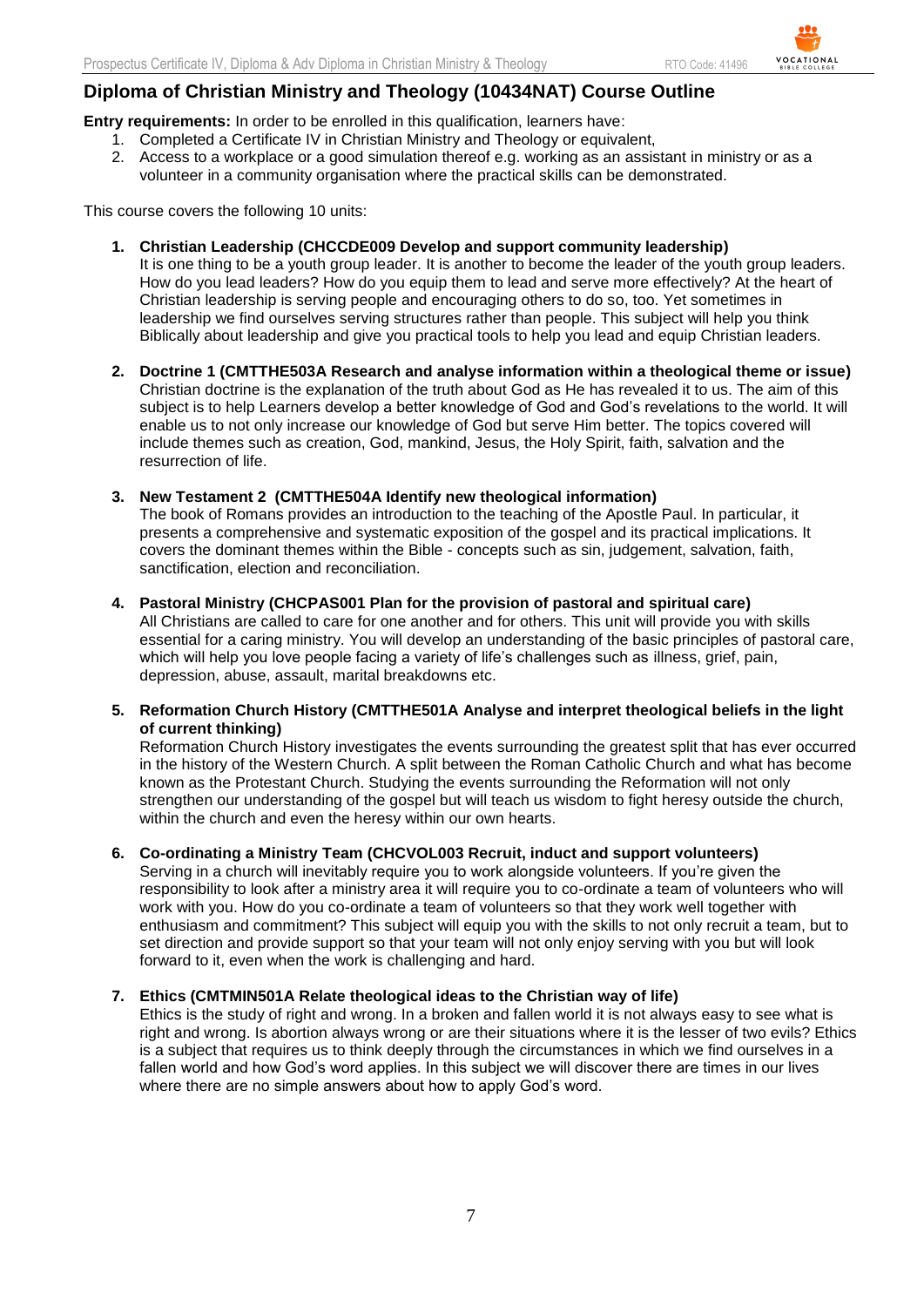**8. Old Testament 2 (CMTTHE502A Analyse and interpret theological data)** The Old Testament study of the former and latter prophets covers a period of almost 1,000 years of Israel's history. It begins with Israel entering the Promised Land under Joshua. Throughout the ups & downs of this period of Israel's history, God reveals many truths that will ultimately lead us to Jesus.

#### **9. Preaching (CMTMIN502A Communicate theology in a clear form)**

This practical unit is designed to provide you with an understanding of why we preach and preaching techniques. You will be required to prepare talks from the Bible and explain what the text says and how it applies to the life of your listeners.

#### **10. World Religions and Worldviews (CHCPOL403C Undertake research activities)**

Sharing the good news of Jesus with someone, not only requires a good understanding of the Christian gospel but a good understanding of the religious views and worldview of the person we speak too. Without understanding the beliefs and values of others our sharing of the gospel may make as much sense to them as if we were speaking in another language. World Religions and Worldviews will give you an introduction to understanding the way different people in our world think so that we are better able to share the good news of Jesus with them. It will also equip you with the skills to do your own research into the beliefs and values held by people in our world so you can more effectively be God's witnesses in the world.

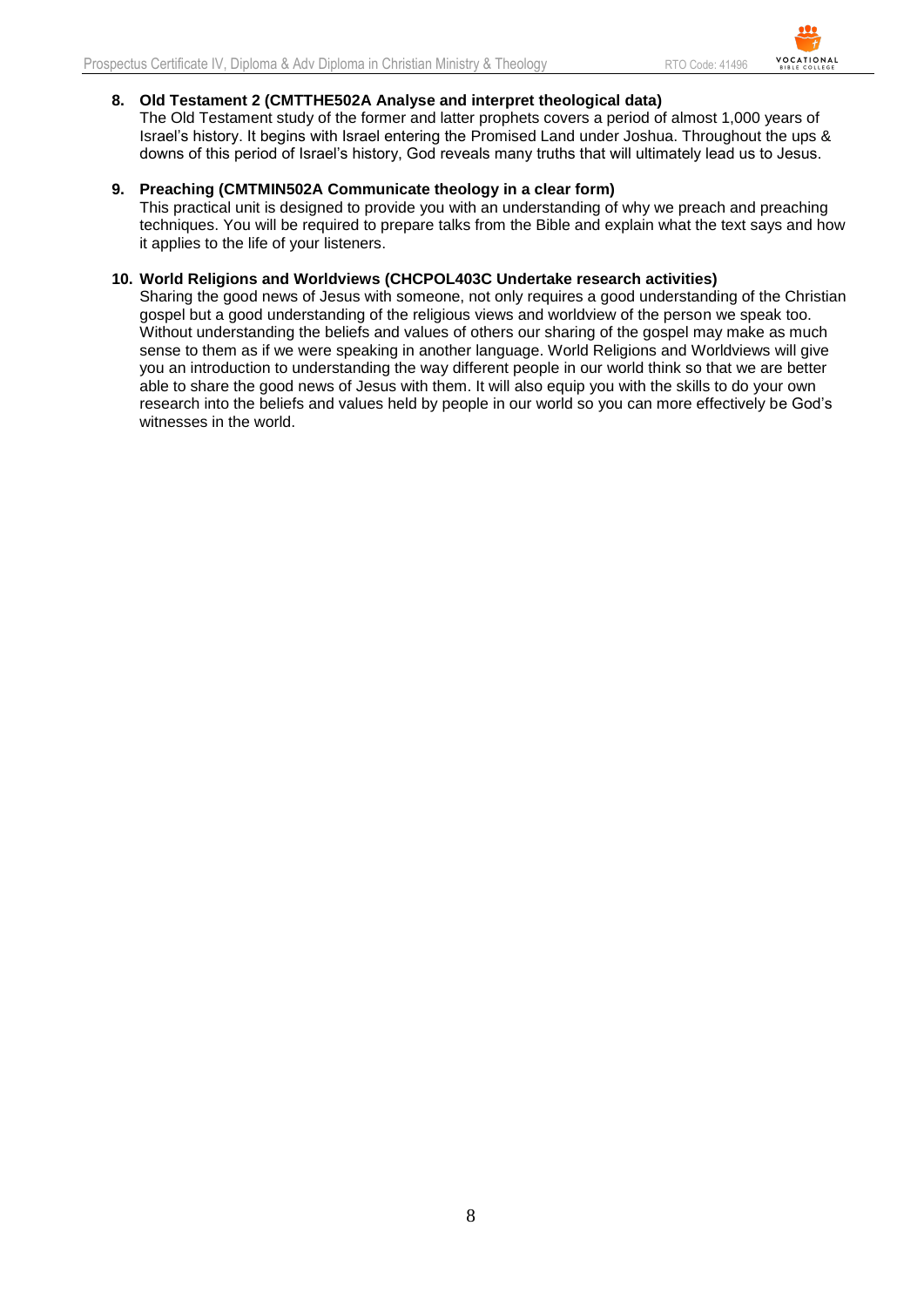### **Advanced Diploma of Christian Ministry and Theology (10435NAT) Course Outline**

#### **Entry requirements:**

In order to be enrolled in this qualification, learners must have:

- 1. Completed a Diploma of Christian Ministry and Theology or equivalent,
- 2. Access to a workplace or a good simulation thereof e.g. working as an assistant in ministry or as a volunteer in a community organisation where the practical skills can be demonstrated.

This course covers the following 10 units:

**1. Denominational Studies (CMTTHE601A Analyse and critique religious traditions in the light of current thinking)**

The tutorial Prayer book / the faith we confess.

In Australian Church History we study the history of the Church within Australia. This will help us have a greater appreciation and understanding of the Church within Australia and the factors that have influenced the movement of denominational teaching and practice. This in turn will equip us to better engage with churches different from our own and respond appropriately to the various cultural and social pressures being exerted on the church today.

#### **2. Old Testament 3 (CMTTHE602A Analyse and critique theological data)**

Old Testament 3 studies the 'wisdom' books of the Old Testament. This includes Job, Psalms, Proverbs, Ecclesiastes and Song of Songs. Like in the rest of the Old Testament we will learn more about God, his purposes for his people and ultimately why we need Jesus.

- **3. Staying Healthy in Ministry (CHCPRP003 reflect and improve own professional practice)** Christian Leadership 3 will help you think about how to train up the next generation of leaders. We'll be reflecting on the Biblical principles behind Pauls' instruction to Timothy to pass on the baton.
- **4. Doctrine 2 (CMTTHE603A Analyse and critique data within a theological theme or issue)** In Doctrine 2 we will ponder deeply the Character of God as it is revealed in the Bible. As we see more clearly the depth of God's love and justice and sovereignty we will be grow in our love for God and our trust in him. At the same time we will become more aware of our own sin and weakness and so worship God with fear and reverence and praise."God is Love"

**5. New Testament 3 (CMTTHE604A Critique new insights on theological information)** The Book of Revelation describes the last days including God's ultimate plans for our world. Satan is making war against God's people and the temptation for God's people is to give up. Studying Revelation will help us to stand firm amidst the trials and temptations of this life. Pondering again the hope we have as Christians of the new heaven and earth will strengthen us and help us to not give up.

- **6. Ethics 2 (CMTMIN601A Synthesise theological ideas and the Christian way of life)** Ethics 2 will help us apply the word of God deeply to the lives of those we teach and lead.
- **7. Preaching 2 (CMTMIN602A Communicate theology in substantial depth)** Building on the foundations laid in Preaching 1 we will further develop and hone our skills as teachers and preachers of God's word.
- **8. Christian Leadership 2 (BSBMGT615 Provide leadership across the orgaanisation)** Christian Leadership 2 will equip you with the skills to lead the ministries associated with a congregation in a church. The course will help you love people well, lead by example and grow in your leadership as you follow the example of Jesus.
- **9. Develop Christian Community (CHCCDE002 Develop and implement community programs)** Developing Christian Community will further assist you to oversee the various ministries of a congregation as it seeks to reach out to the local community with the good news of Jesus Christ. We will consider how to support individuals and families through baptisms, weddings, funerals, sickness, grief and loss.

#### **10. Introduction to Biblical Languages**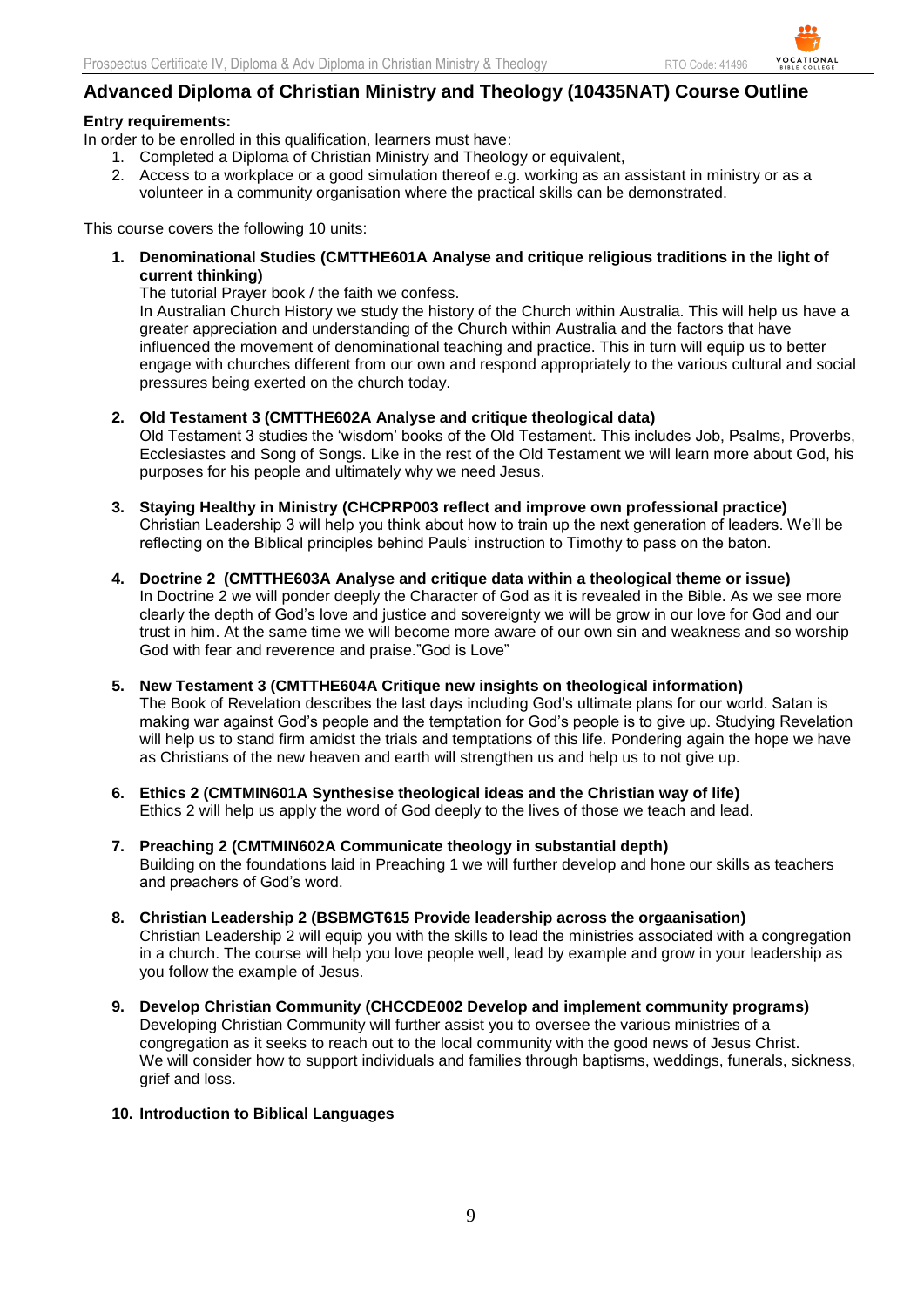## **VBC Policies**

#### **Learner Welfare and Guidance Services**

VBC recognises that Learners will undergo all kinds of changes when they submit themselves to a training program. There are a number of services VBC provides which you can access directly. The Vocational Education administration staff is contactable for any enquiries about your course, questions about the processes of VBC, or for raising issues you may have of a welfare nature which requires assistance. The Vocational Education staff can also give you advice on the progress of your course and keep you informed about competencies you have completed and what areas of the course you still need to complete. The Course Coordinator is also available for you to contact, especially in dealing with any areas of the training process in which you believe you have been treated unfairly.

If in the unfortunate instance, VBC is no longer able to assist you to complete your formal training, Learners can if they wish, continue their study through any other Nationally Registered Training Provider who holds the equivalent qualification, receiving credit for all assessments already covered by the VBC. \*\*Refer to Student services policy.

#### **Grievances and Disputes**

VBC is committed to resolving any difficulties Learners have with VBC procedures and staff. All parties involved in the grievance/dispute or complaint will be expected to maintain confidentiality with respect for all individuals who may be involved in the dispute in any way. Confrontation will be avoided and every effort will be made to reach a conciliatory and satisfactory agreement for all parties concerned. Learners and staff should make every effort to resolve any dispute initially at the level at which the incident occurs.

Any Learner who wishes to appeal against a decision relating to his/her studies shall consult, in the first instance, with the trainer/coordinator concerned. If the matter is not satisfactorily resolved, the Learner may consult the Principal of VBC, who shall refer the matter to the VBC Leadership Group. If an agreement is not reached between the Learner and VBC the matter will be reviewed by an "Independent Mediator". This person will be from outside VBC and independent of VBC staff and training institute. The mediator will have significant experience in mediating disputes within the education industry and must be acceptable to both parties. The decision of the "Independent Mediator" will be communicated to both parties in writing and is final. The RTO will acknowledge your grievance and seek a resolution within 60 days from receipt of grievance and/or appeal. Your appeal must be lodged in written format to the VET Manager via email or mail.

#### **Recognition of Qualifications Issued by other RTO's**

Learners who have completed Certificate IV, Diploma or Advanced Diploma in Christian Ministry study at other training organisations can apply for recognition of their training as a part of their application.

#### **RPL**

Recognised Prior Learning (RPL) is available for all VBC Qualifications. RPL is a process through which Learners can apply to have recognised existing competency within a qualification. To apply for RPL and to receive more information on procedures and cost please contact the VET Manager on (02) 9570 5193 or [info@vbc.edu.au](mailto:info@vbc.edu.au)

#### **Access & Equity**

VBC will ensure programs and services are relevant, accessible, fair and inclusive for all who agree with the philosophy and training levels of VBC by:

- a) Promoting courses to the Christian and wider community in a manner that includes and reflects the diverse nature of Christian denominations by ensuring all prospective participants are well informed on the options available to meet their individual training needs.
- b) Ensuring women, people with disabilities, people from differing age groups, people from culturally and linguistically diverse backgrounds, Aboriginal and Torres Strait Islander peoples and people with differing language and literacy skills are able to gain access to the training.

The Course Coordinator is responsible for making decisions on reasonable adjustments to the assessment of individual subjects to cater appropriately for access and equity issues that may arise with individual Learners.

#### **Language, Literacy & Numeracy Policy**

VBC is committed to the encouragement and support of training staff who will develop, access and maintain a range of quality English language, literacy and numeracy skills that will ensure appropriate learner pathways throughout the training course.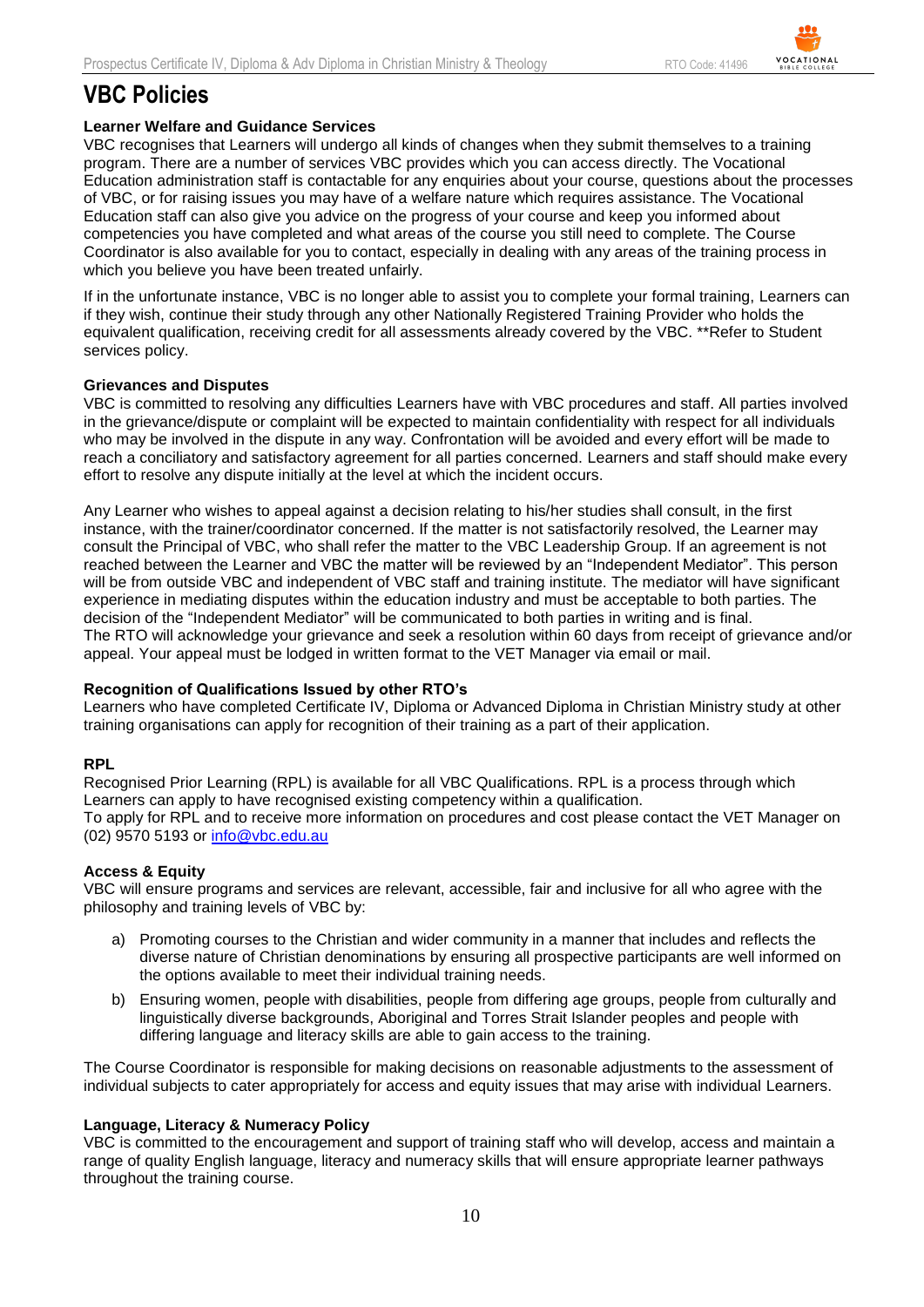VBC will assist Learners whose 'whole access' to training is limited by language, literacy and numeracy skills and adopt a range of approaches and employ processes to treat each Learner as an individual. Eg the Learner who cannot comprehend written questions or to write an answer, she/he may have to be assessed orally.

VBC is aware that language, literacy and numeracy skills are part of specific training requirements and are necessary to perform workplace tasks. They are needed during training and assessment. However, the language, literacy and numeracy demands should not be greater than those required in the workplace.

There are a number of ways VBC identifies language, literacy and numeracy needs of the individual Learner.

They include:

- a) During the initial interview following the Learner's pre-enrollment
- b) Checking the educational background of the Learner
- c) Conducting an aptitude test if specific needs are identified

Training will accommodate these needs through the following procedures.

#### **Procedure for accommodating language, literacy or numeracy needs:**

VBC will use any of the following specific procedures when/if necessary;

- after the trainer has read the information, s/he will explain what the reading is about
- discuss any reading orally with all Learners and encourage Learner interaction and communication explaining specific areas in depth orally
- break readings into small sections read and discuss,
- draw attention to key words
- include OHT's/powerpoint with the main points use a pointer
- tutoring
- DVD's and CD's and for training
- whiteboard documentation for explanation
- workshops with hands on activities
- group work with peer support
- handouts with diagrams
- oral case studies and scenarios
- question and answer times to discuss main points
- feedback to the special needs Learner
- pictures /posters

#### **Privacy Policy**

VBC acknowledges and respects the privacy of individuals.

#### **Collection and Use of Information**

Collection and use of an individual's private information shall be subject to the following guidelines:

- The individual knows of and consents to the collection.
- The information shall be used for the purposes for which it was collected, e.g:
	- Training methodology.
	- Mailing of information relevant to the person, etc.
	- No disclosure to a third-party without the individual's consent.
- No disclosure to other institutions and authorities unless required by law.
- Access by the individual to their recorded information within 14 days of receiving a written request, (an administration fee may apply).
- Information protection and usage restricted to those persons responsible for its maintenance and usage, e.g.,
	- Computer password protection.
	- Hard copies in lockable filing cabinets.
	- Access limited to authorised personnel.
- All transfers and collection of electronic data that is not for general display will be via a minimum 64-bit encryption algorithm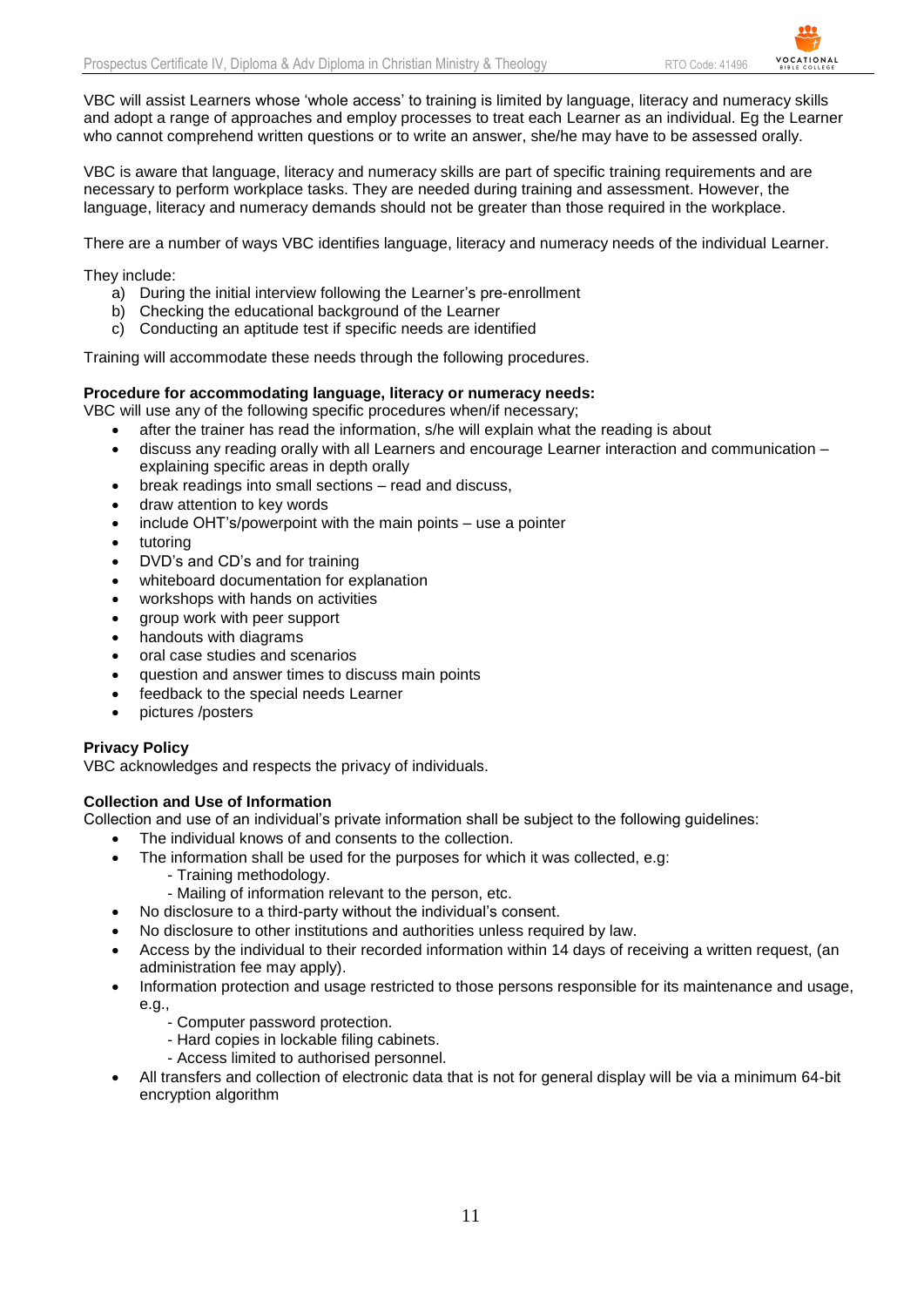## **Fee Schedule**

#### **Full Time Course Fee**

The course fee for full time Learners for the

- Certificate IV in Christian Ministry and Theology (10433NAT) is \$4000 (\$445 per unit), and
- Diploma of Christian Ministry and Theology (10434NAT) is \$5,200 (\$520 per unit) for a full one year program.
- Advanced Diploma of Christian Ministry and Theology (10435NAT) is \$5,200 (\$520 per unit) for a full one year program.

These fees include all course handbooks, notes and materials. They do not include any extra text books Learners may decide to purchase as part of their studies.

#### **Course fees are charged per unit with the first payment due week one of the course and the second payment due week 6.**

#### **Certificate IV Course only**

Learners will attend 2 weekends away for the 'Ethics of Family' unit. The cost of the two weekends will be \$150 approx. for single Learners and \$250 approx. for families. 50% of this payment will be collected at the beginning of each weekend away and covers accommodation and food costs. This cost is in addition to the course fee.

#### **Part Time Course Fee**

Part time Learners will be charged an individual fee for each subject they enrol in according to the following:

- Certificate IV in Christian Ministry and Theology (10433NAT) \$445 per subject due between the course start date and week 6 of each semester
- Diploma of Christian Ministry and Theology (10434NAT) \$520 per subject due between the course start date and week 6 of each semester

#### **Re-enrolment Course Fee**

Learners re-enrolling in a subject will be charged the full subject fee with the first payment due week one of the course and the second payment due week 6.

#### **Refund Policy**

Certificate IV and fee paying Diploma Learners will be refunded 75% of the course fee for each unit if they withdraw before week 6. After this time no refund will be available.

#### **Recognised Prior Learning (RPL)**

Learners applying for RPL will be charged a fee of \$200 per unit of competency for the Certificate IV and \$350 per unit of competency for the Diploma and Advanced Diploma.

#### **Application for Credit**

An application for credit from other accredited study does not attract any fees.

#### **Important Contact Details**

| Andrew Beddoe | - Principal of Vocational Bible College        |  |
|---------------|------------------------------------------------|--|
|               | Email: info@vbc.edu.au or Mobile: 0425 284 849 |  |

Jan Wunderlich - VET Manager Email: [info@vbc.edu.au](mailto:info@vbc.edu.au) or Wk Ph: (02) 9570 5193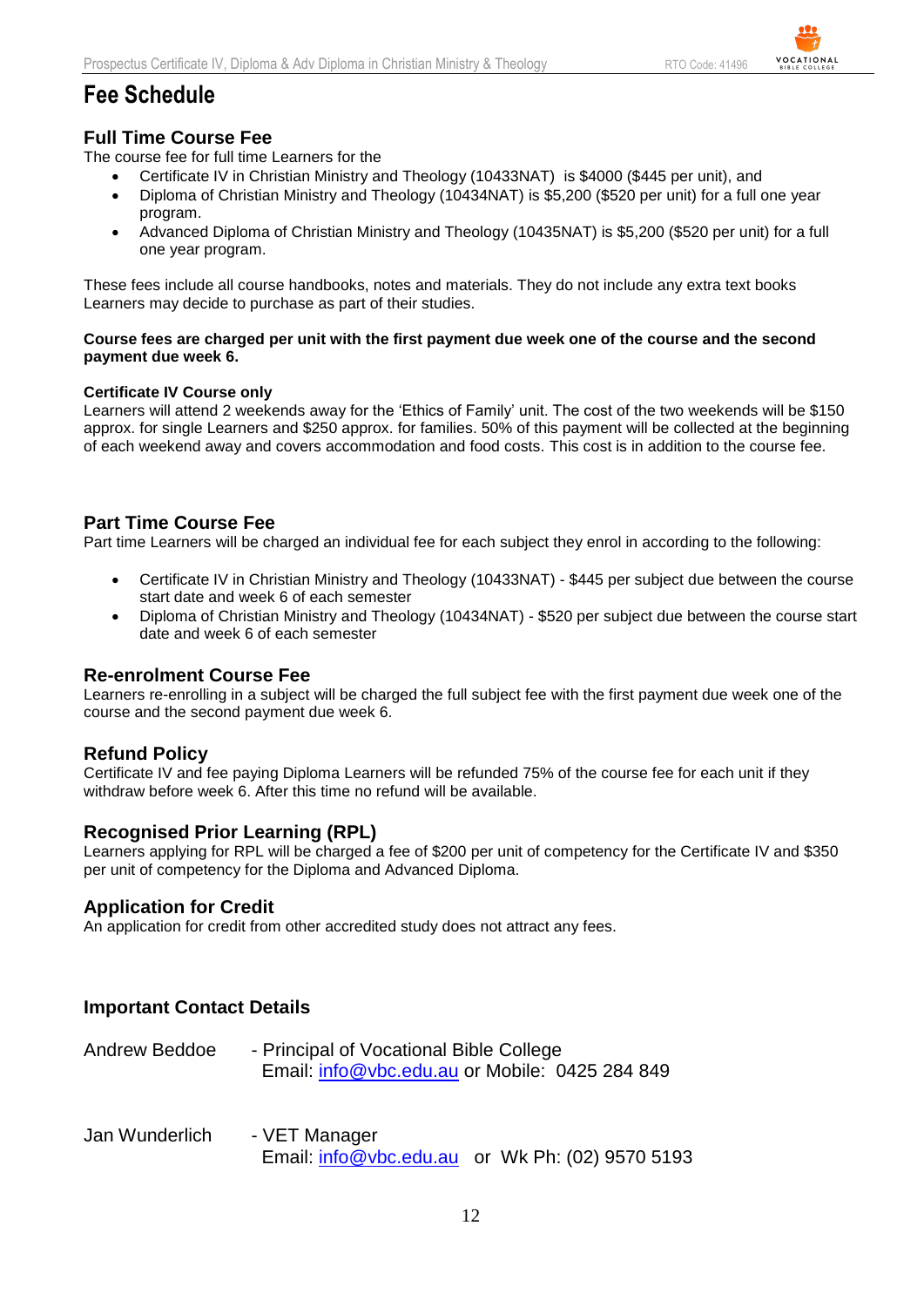# **Vocational Bible College Ministry Apprenticeship Application Form**

All sections are to be completed. Incomplete forms will be returned. The completed application form and associated documents are to be submitted to VBC preferably by email.

Email: [info@vbc.edu.au](mailto:info@vbc.edu.au) Post: VBC Office, PO BOX 978, Hurstville, BC NSW 1481 Website:

## **Personal Details (Must be official legal name as found on identity documents)**

| Mr/Mrs/Miss/Ms          |  |
|-------------------------|--|
| <b>Family Name</b>      |  |
| First Name (legal name) |  |
| <b>Second Name</b>      |  |
| <b>Preferred Name</b>   |  |

## **Personal Information**

| Date of Birth |      |                       |
|---------------|------|-----------------------|
| Gender        | Male | Female <sub>[1]</sub> |

## **Contact Information**

|                                            | <b>Street Number:</b> |           |
|--------------------------------------------|-----------------------|-----------|
| <b>Residential Address</b>                 | <b>Street Name:</b>   |           |
|                                            | Suburb/Town/City:     |           |
|                                            | State:                | Postcode: |
|                                            |                       |           |
| Postal Address (if differer<br>from above) | Suburb/Town/City:     |           |
|                                            | State:                | Postcode: |

| Country of Birth                                                 |  |  |  |
|------------------------------------------------------------------|--|--|--|
| <b>City of Birth</b>                                             |  |  |  |
| If not born in Australia, which year did you arrive in Australia |  |  |  |
|                                                                  |  |  |  |
|                                                                  |  |  |  |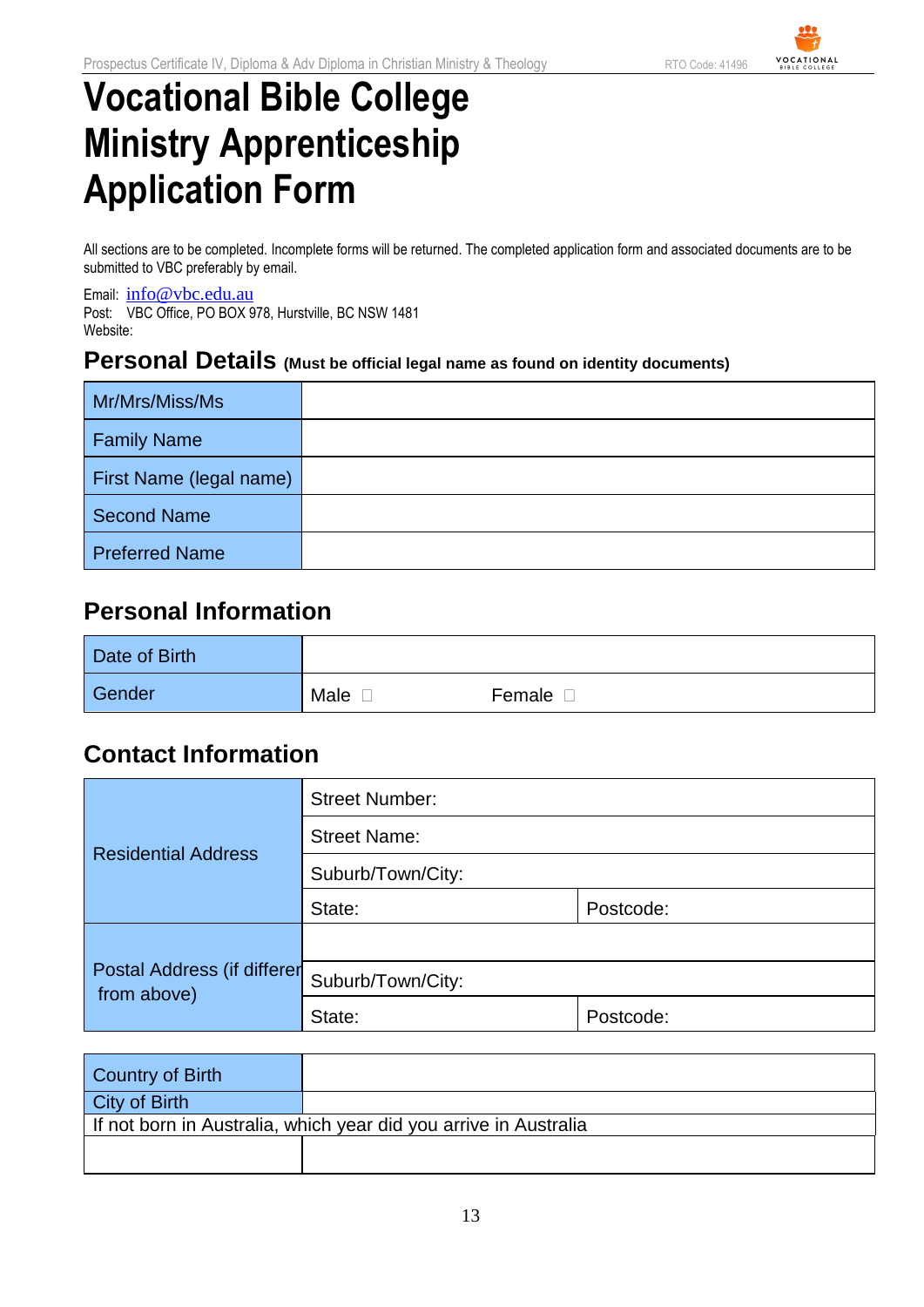## **Contact Details**

|                              | hm:  | wk: |
|------------------------------|------|-----|
| Phone                        | mob: |     |
| <b>Email (print clearly)</b> |      |     |

## **Unique Learner Identifier (USI)**

## **Unique Learner Identifier (USI)**

From 1/1/2015 you must have a USI before you can be issued with a qualification. To obtain a USI go to [http://www.usi.gov.au.](http://www.usi.gov.au/) Go to create a USI and follow instructions, completing by having your USI emailed through to you. Then forward this USI onto the VET Manager.

| USI Code (please place |  |
|------------------------|--|
| here)                  |  |

## **Employment History**

Current Employment *Select which ONE best describes your current status*

| $\Box$ Full time employee                   | $\Box$ Employed unpaid worker in family<br>business |
|---------------------------------------------|-----------------------------------------------------|
| $\Box$ Part time employee                   | $\Box$ Unemployed – seeking full time<br>employment |
| $\Box$ Employer                             | $\Box$ Unemployed – seeking part time work          |
| $\Box$ Self-employed – not employing others | $\Box$ Not employed – not seeking<br>employment     |

## **Employment Overview**

| Please show details of the last five years. Use extra pages if needed. |                       |                                                |  |
|------------------------------------------------------------------------|-----------------------|------------------------------------------------|--|
| Dates (year)                                                           | <b>Position Title</b> | Brief description of role and responsibilities |  |
|                                                                        |                       |                                                |  |
|                                                                        |                       |                                                |  |
|                                                                        |                       |                                                |  |
|                                                                        |                       |                                                |  |
|                                                                        |                       |                                                |  |
|                                                                        |                       |                                                |  |

## **Educational Details**

School Details

Are you currently at high school? Yes **D** No D

**If YES**, what is your current VET School Number (VSN) or Learner Identifier (LUI)? NOTE: This refers to a VET Student Number or Learner Identifier applicable to that state education authority requirements for senior certification credit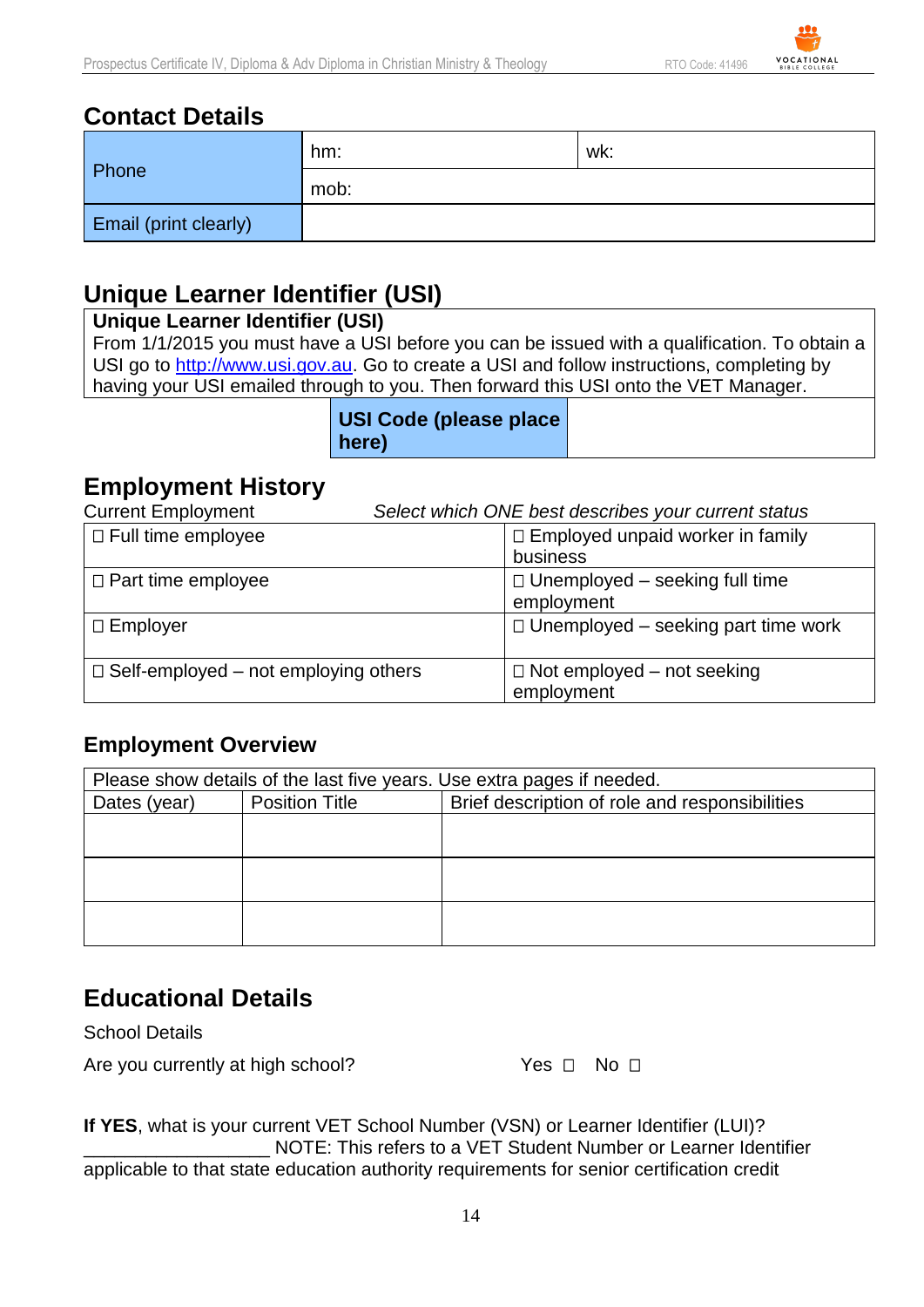## **If NO**, what is your highest COMPLETED school education level?

| <b>Highest Secondary School</b><br>Level Completed and Year | $\Box$ Year 12 or equivalent<br>$\Box$ Year 10 or equivalent<br>□ Never attended school | $\Box$ Year 11 or equivalent<br>$\Box$ Year 9 or below |
|-------------------------------------------------------------|-----------------------------------------------------------------------------------------|--------------------------------------------------------|
| Year completed school<br>education                          |                                                                                         |                                                        |

| <b>Prior Education</b>                     | Indicate if you have COMPLETED any of the following? |
|--------------------------------------------|------------------------------------------------------|
| $\Box$ Not Applicable                      | □ Certificate II                                     |
|                                            |                                                      |
| □ Advanced Diploma (or Associated Diploma) | $\Box$ Certificate III (or Trade Certificate)        |
| □ Bachelor Degree (or Higher Degree level) | □ Certificate IV (or Advanced Certificate)           |
| □ Certificate I                            | $\Box$ Diploma                                       |
| □ Miscellaneous education                  |                                                      |

## **Disability**

| Do you consider yourself to have a disability,<br>impairment or long-term condition? | Yes $\Box$                      | No <sub>1</sub> |
|--------------------------------------------------------------------------------------|---------------------------------|-----------------|
|                                                                                      | □ Mental Illness                |                 |
| $\Box$ Hearing / Deaf                                                                | □ Acquired Brain Impairment     |                 |
| □ Physical                                                                           | $\Box$ Vision                   |                 |
| $\Box$ Intellectual                                                                  | □ Medical Condition             |                 |
| $\Box$ Learning                                                                      | $\Box$ Other                    |                 |
|                                                                                      | $\Box$ Disability not specified |                 |

## **Language and Ethnic Group Details**

Select which ONE best describes your citizenship status

| $\Box$ Australian Citizen                                      | $\Box$ Permanent humanitarian visa holder |                           |
|----------------------------------------------------------------|-------------------------------------------|---------------------------|
| □ Temporary Visa Holder                                        | $\Box$ Permanent resident                 |                           |
| $\Box$ New Zealand citizen                                     |                                           |                           |
| If none of the above, please describe your citizen             |                                           |                           |
| status                                                         |                                           |                           |
|                                                                |                                           |                           |
|                                                                |                                           |                           |
| Do you identify as any of the following?                       |                                           |                           |
| □ Aboriginal □ Torres Strait Islander □ Both<br>$\Box$ Neither |                                           |                           |
|                                                                |                                           |                           |
| Do you speak a language at home apart from                     | Yes $\Box$                                | No <sub>1</sub>           |
| English?                                                       |                                           |                           |
| If YES, which language?                                        |                                           |                           |
| How well do you speak English                                  | Very Well <b>□</b>                        | Well $\Box$<br>Not Well □ |
|                                                                | Not at All □                              |                           |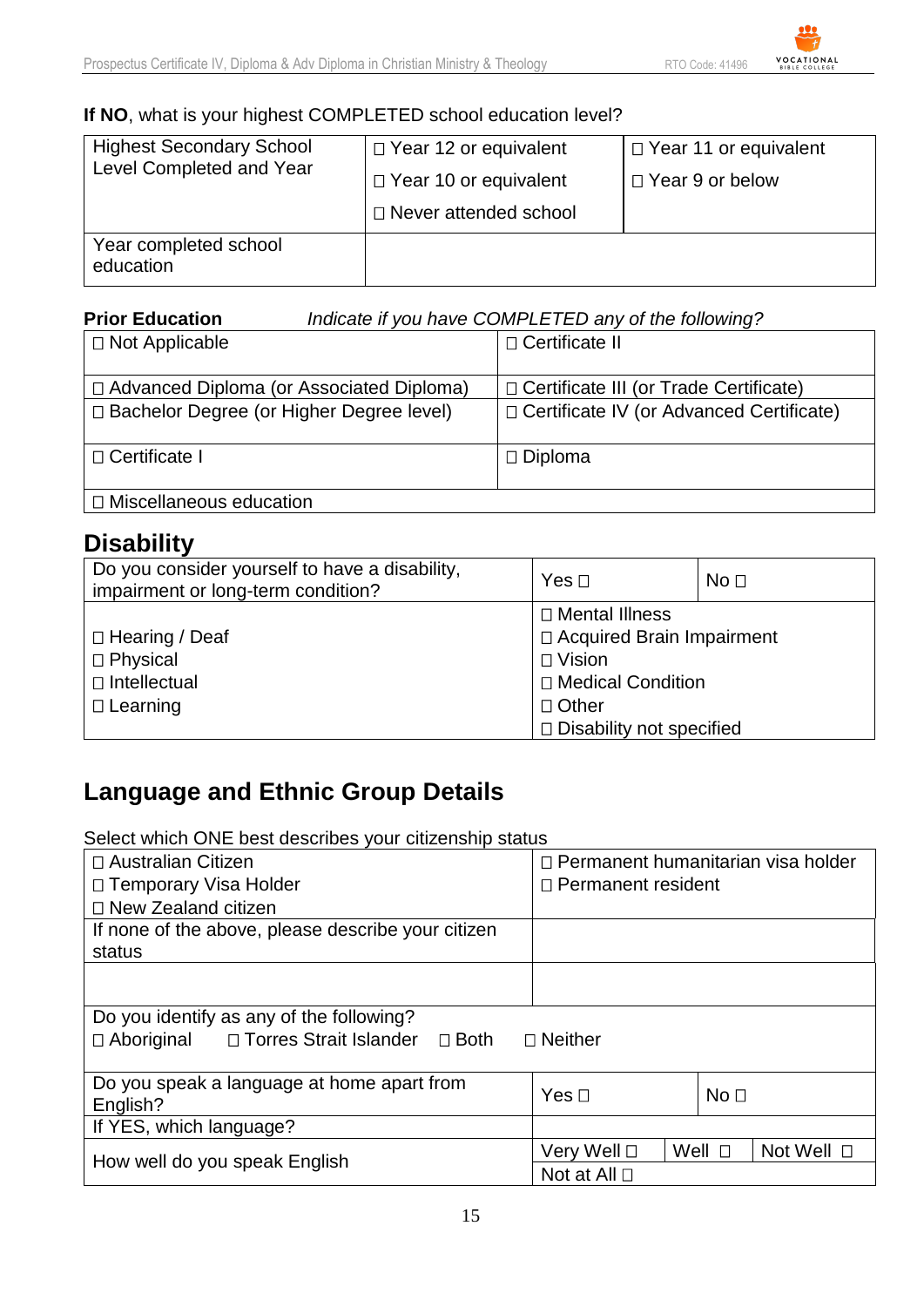## **Emergency Contact Details**

| <b>Emergency Contact</b> | Name:  |         |
|--------------------------|--------|---------|
|                          | Phone: | Mobile: |
| Relationship             |        |         |
| Email                    |        |         |

## **Medical Information (Optional)**

|                                 | Name: |      |
|---------------------------------|-------|------|
| <b>Doctors Name and Contact</b> | ph:   | mob: |
| <b>Medicare Number</b>          |       |      |
| Health Insurer and number       |       |      |
| <b>Allergies and Medication</b> |       |      |

reasons for study:

**Reasons for Study Constrained Which ONE statement best describes your** 

| $\Box$ To get a job                     | $\Box$ It was a requirement of my job       |
|-----------------------------------------|---------------------------------------------|
| $\Box$ To develop my existing business  | $\Box$ I wanted extra skills for my job     |
| $\Box$ To start my business             | $\Box$ To get into another course of study  |
| $\Box$ To try for a different career    | □ For personal interest or self-development |
| $\Box$ To get a better job or promotion | $\Box$ Other reason (specify):              |

**Course of Study** I am applying for enrolment in (specify ONE only):

Please tick the qualification you are applying for:

Certificate IV in Christian Ministry and Theology (10433NAT)

D Diploma of Christian Ministry and Theology (10434NAT)

Advanced Diploma of Christian Ministry and Theology (10435NAT)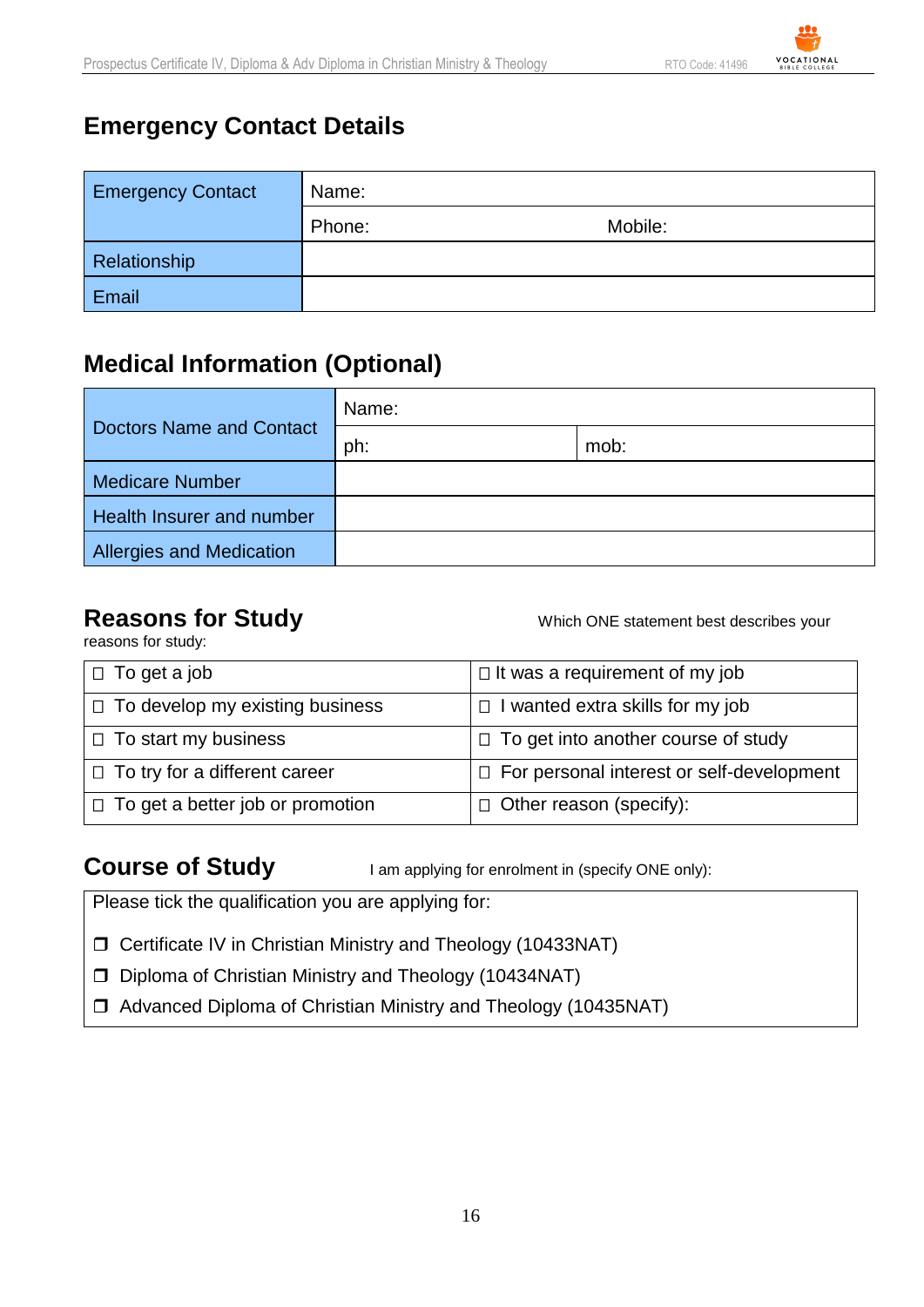## **Enrolment Details**

Proposed commencement date: \_\_\_\_/\_\_\_\_/\_\_\_\_\_

Enrolment Status:  $\Box$  Part Time  $\Box$  Full Time

Would you like to apply for Credit Transfer or Recognition for Prior Learning?

 Yes No

*Please attached relevant documentation for RPL to this application.*

Learners will be contacted by VBC to discuss their Credit Transfer or Recognition for Prior Learning.

## **Instructions for providing a Certified Copy of Identification**

For your application to be valid, you must submit a certified copy of your identification. First, make a photocopy of your identification (Drivers Licence, Passport, Birth Certificate) Take both the original document and photocopy of the original to be certified by a Justice of the Peace, Police Officer, Notary Public, Lawyer, Accountant, Bank Manager, Minister of Religion or Pharmacist. NB: The original document must be signed by the person authorised to certify documents. Note that qualifications will only be issued in official names.

I have ATTACHED a Certified Copy of ID that confirms my legal name and date of birth  $\Box$  Yes  $\Box$  No

Please specify type of documentation

## **Referees**

| Referee 1              | Name:  |      |  |
|------------------------|--------|------|--|
| (Minister of Religion) | Ph:    | Mob: |  |
|                        | Email: |      |  |
| Referee 2              | Name:  |      |  |
|                        | Ph:    | Mob  |  |
|                        | Email: |      |  |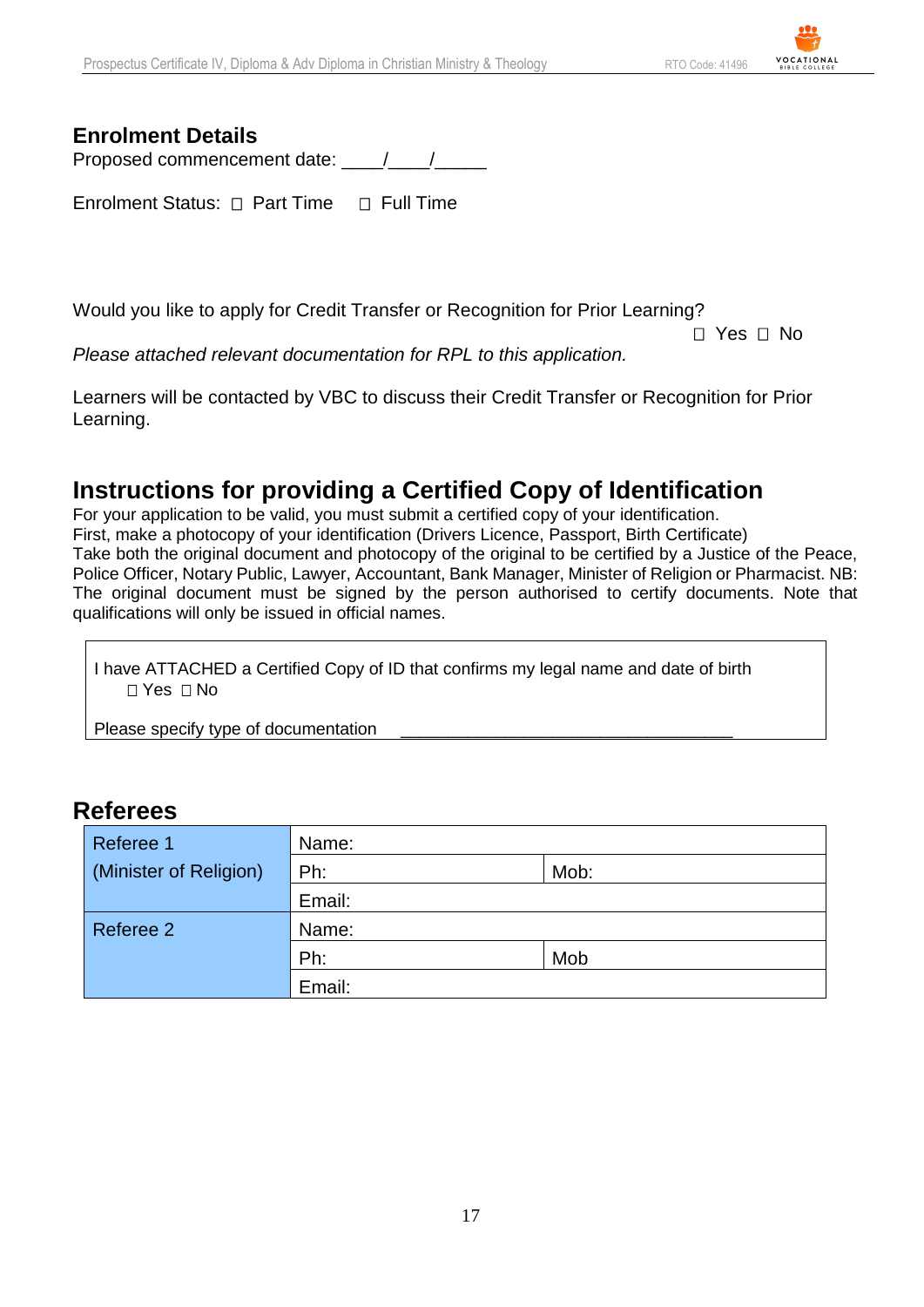## **Background Information**

*Please complete the following with information of your experiences.*

In a few words please describe your reasons for applying for this course?

## **Christian Faith**

Please attach a short statement outlining how and when you became a Christian (Please attach another page if required)

## **Ministry background**

What training for ministry have you completed (e.g. courses, workshops, conferences, seminars, led preaching/bible study groups)?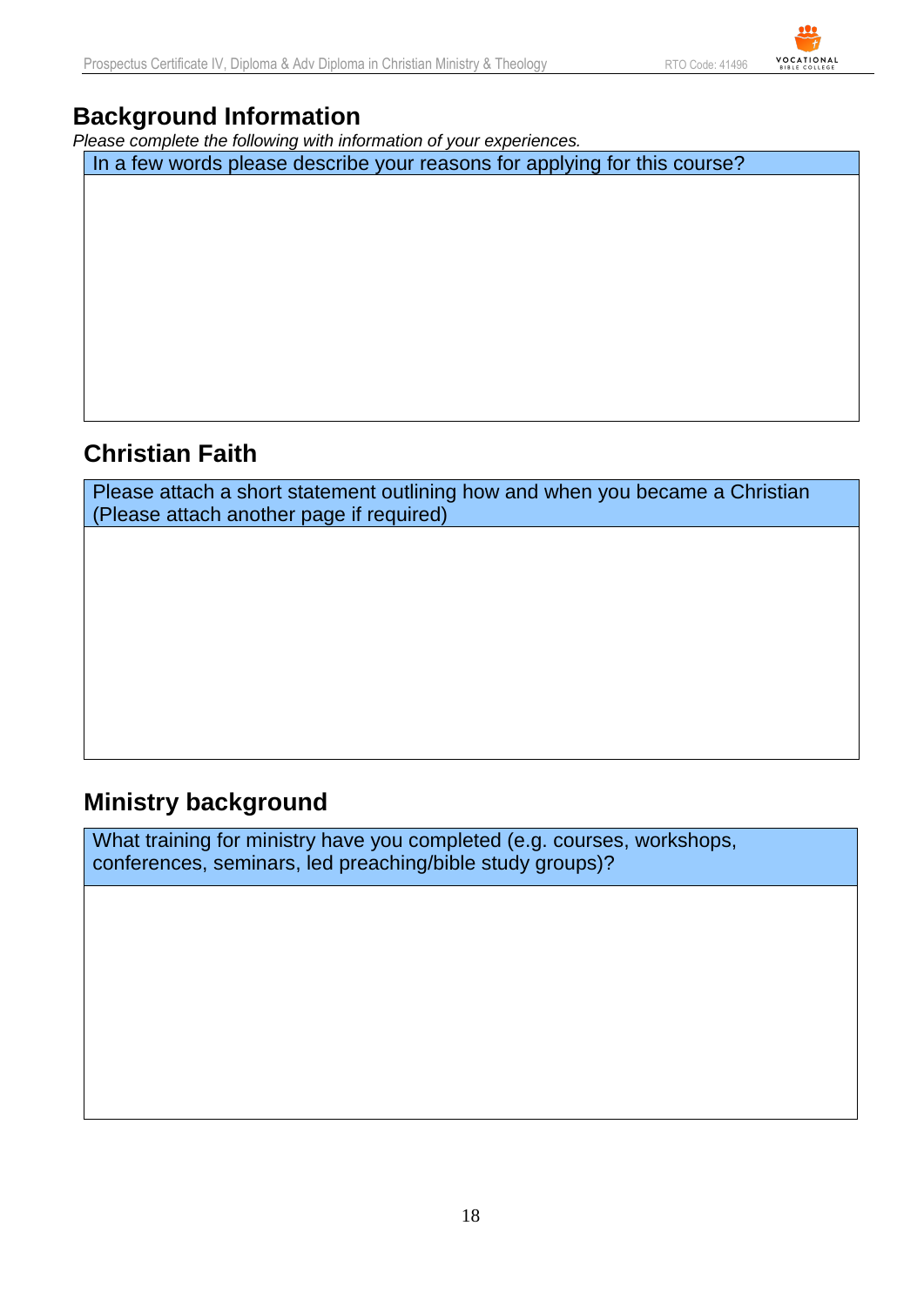| Please list any leadership experience you have had in the local church, roles or<br>Christian Service activities undertaken |                     |          |
|-----------------------------------------------------------------------------------------------------------------------------|---------------------|----------|
| Position/Role                                                                                                               | Activities Involved | Duration |
|                                                                                                                             |                     |          |
|                                                                                                                             |                     |          |
|                                                                                                                             |                     |          |

What do you think are your personal strengths and weaknesses in ministry? Strengths:

Weaknesses:

What are your long-term hopes/aspirations/interests/dreams?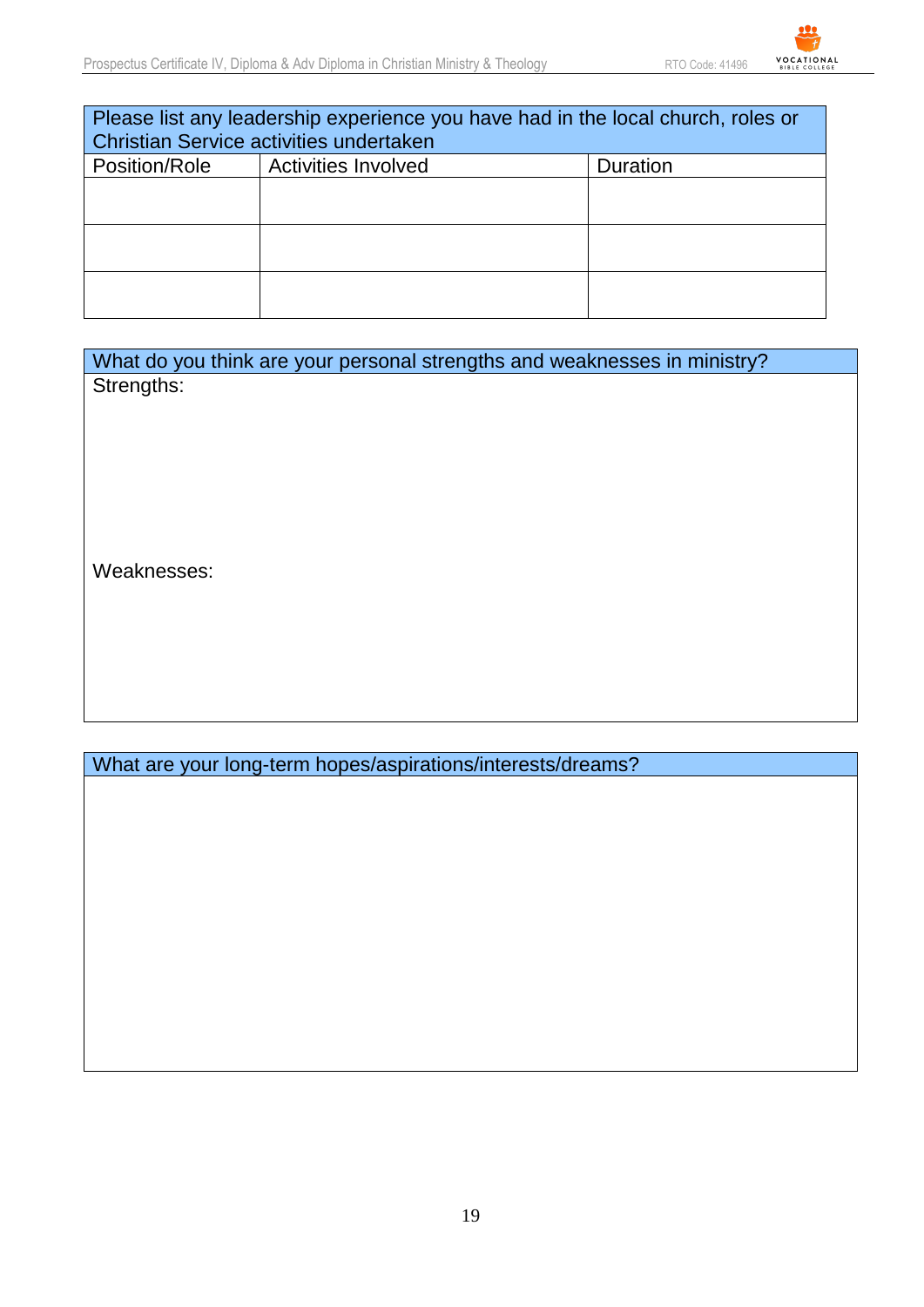## **DECLARATION**

#### **For your application to be valid you must complete this section by ticking the boxes and signing. If you are under 18 years old your parent or guardian MUST co-sign the application.**

- $\Box$  I certify that the information on this form and the supporting documentation is correct and complete.
- $\Box$  I authorise the VBC to obtain other details relating to my application and to use personal information to process and effect my application.
- $\Box$  I acknowledge the provision of incorrect information and documentation relating to my application may result in cancelation of my enrolment.
- □ I have obtained a copy or downloaded, read and understood the VBC Student Handbook
- □ 1 agree to abide by the policy and procedure as per the VBC Student Handbook which constitutes my agreement with VBC
- $\Box$  I understand that VBC Training Institute requires me to pay my unit fees 1 unit paid upon enrolment and remainder between week 1 and week 4 of the unit. I also understand that if I withdraw from a unit after week 21 days there is no refund. I also understand that I can forfeit \$150 per unit for withdrawal for administration costs. If I withdraw I will do this in writing to the VET Manager.
- $\Box$  I understand that in the unfortunate instance, VBC is no longer able to assist you to complete your formal training 'Learners' can if they wish continue their study through any other Nationally Registered Training Provider who holds the equivalent qualification, receiving credit for all assessments already covered by the VBC. \*\*Refer to Student services policy
- $\Box$  I have read and understood the VBC Fees Policy as stated in the VBC Prospectus.
- □ I have read and understood the VBC Prospectus.
- $\Box$  I hereby authorise VBC staff to use personal information to process and effect my application.
- **IDO** consent to the inclusion of photos of myself in publications including promotional material.
- **I DO NOT** consent to the inclusion of photos of myself in publications including promotional material.
- **I do consent** to receiving SMS marketing or promotion communication on my mobile.
- I have **ATTACHED** a **certified** copy of ID that confirms my legal name and date of birth (e.g. Drivers licence, passport, photo id card).

Please specify type of documentation attached…………………………………………………………………………………………… *Signature............................................................... Date.....................*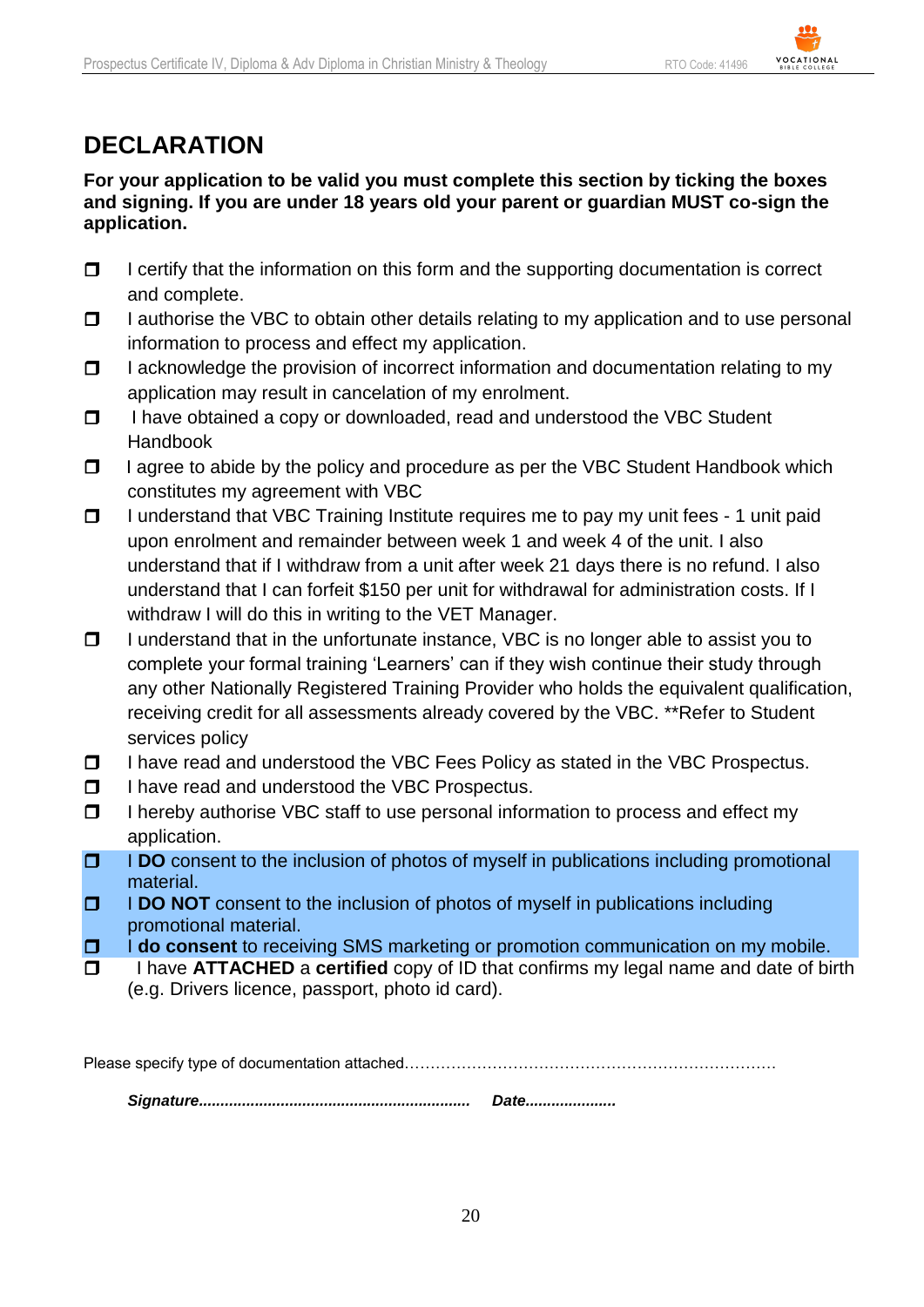## **Vocational Bible College Application Form**

## **PRIVACY**

Vocational Bible College requires the information requested of you in this form in order to provide you with education services and to cater for particular Learners' needs. If you do not provide all the relevant information, then we may not be able to provide such services or assess your academic progress.

*Please also note that VBC may provide the personal information given on this application form to third parties (such as universities, colleges, accreditation bodies and Australian government bodies e.g. Centrelink) in order to provide you with education services and to assess your academic progress or suitability.*

Please indicate, by signing your name, whether you understand and accept this privacy legislation.

*Signature.....................................................................................* 

*Date.......................................*

Signature of Parent/Guardian in under 18 Years

*Signature..................................................................................... Date.......................................*

Please return completed application form to:

Post to: VET Manager PO Box 978, Hurstville BC NSW 1481

Email to: [info@vbc.edu.au](mailto:info@vbc.edu.au)